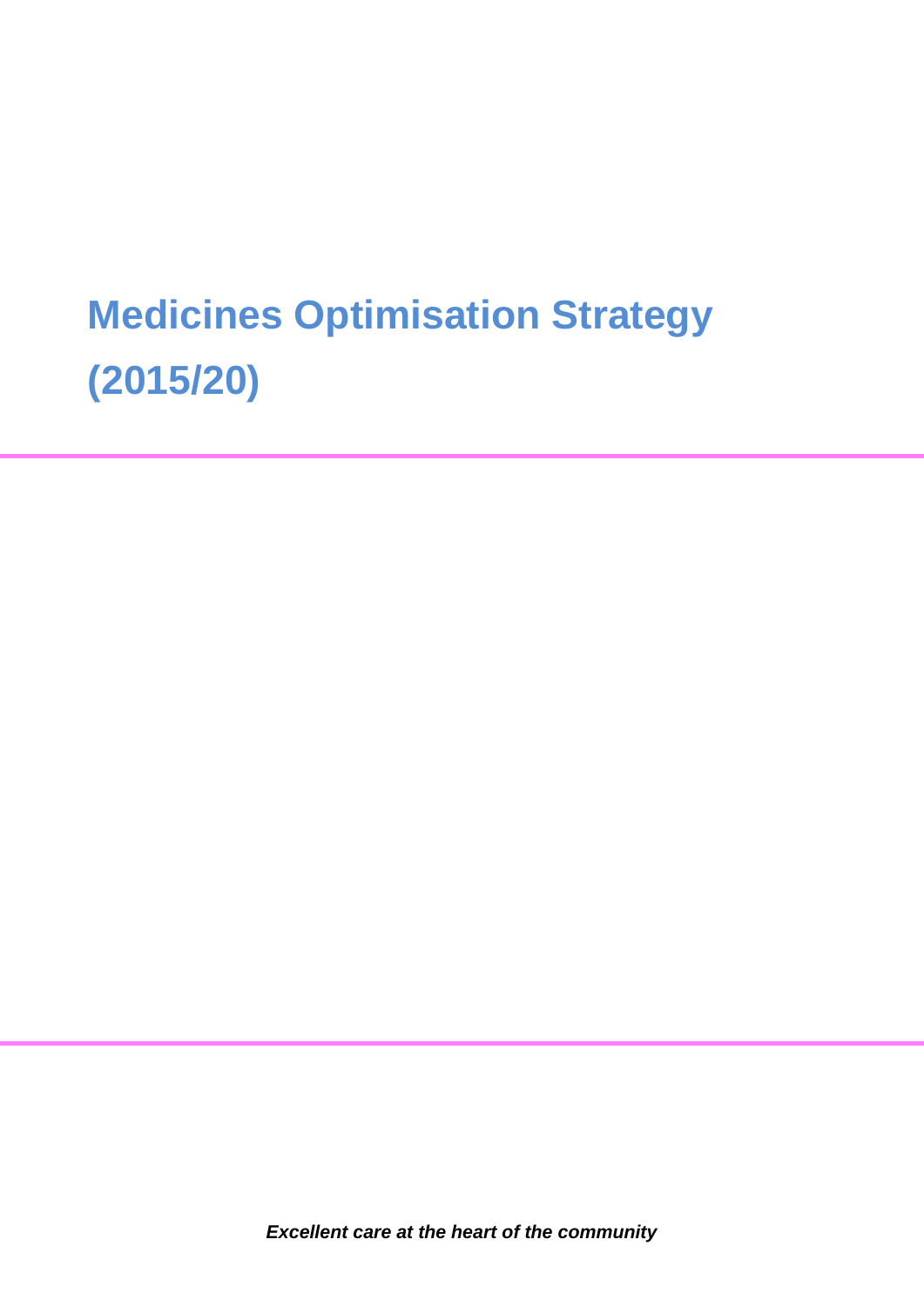### **Version control**

#### **Document information**

| <b>Date</b> | Version   Changes |
|-------------|-------------------|
|             |                   |

Document Approval. This document must be approved (in its current iteration) by:

| <b>Date</b> |      | Version   Approver  | <b>Role</b>                                |
|-------------|------|---------------------|--------------------------------------------|
| 09/09/15    | V1.0 | Dr Richard<br>Quirk | Chair Trust Wide Clinical Governance Group |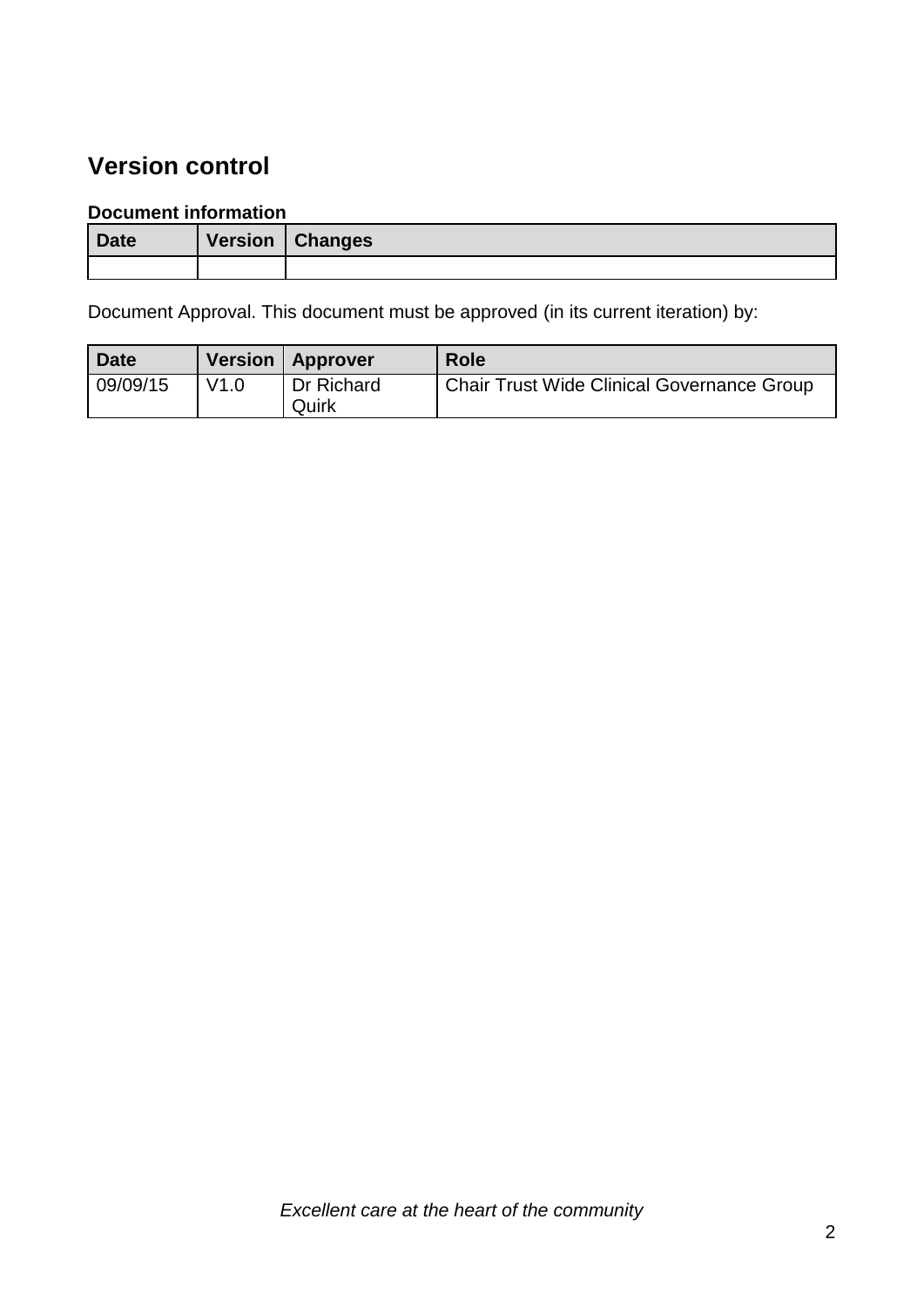### **Contents**

| $\mathbf 1$    | <b>INTRODUCTION</b>                               | 4  |
|----------------|---------------------------------------------------|----|
| 2 <sup>1</sup> | <b>TRUST VISION AND VALUES</b>                    | 5  |
| 3 <sup>1</sup> | <b>MEDICINES OPTIMISATION VISION AND STRATEGY</b> | 6  |
| 4              | <b>MEASUREMENT</b>                                | 19 |
| 5              | <b>ACCOUNTABILITY</b>                             | 19 |
| 6              | <b>IMPLEMENTATION PLAN</b>                        | 19 |
| 7              | <b>GLOSSARY</b>                                   | 20 |
| 8              | <b>REFERENCES</b>                                 | 21 |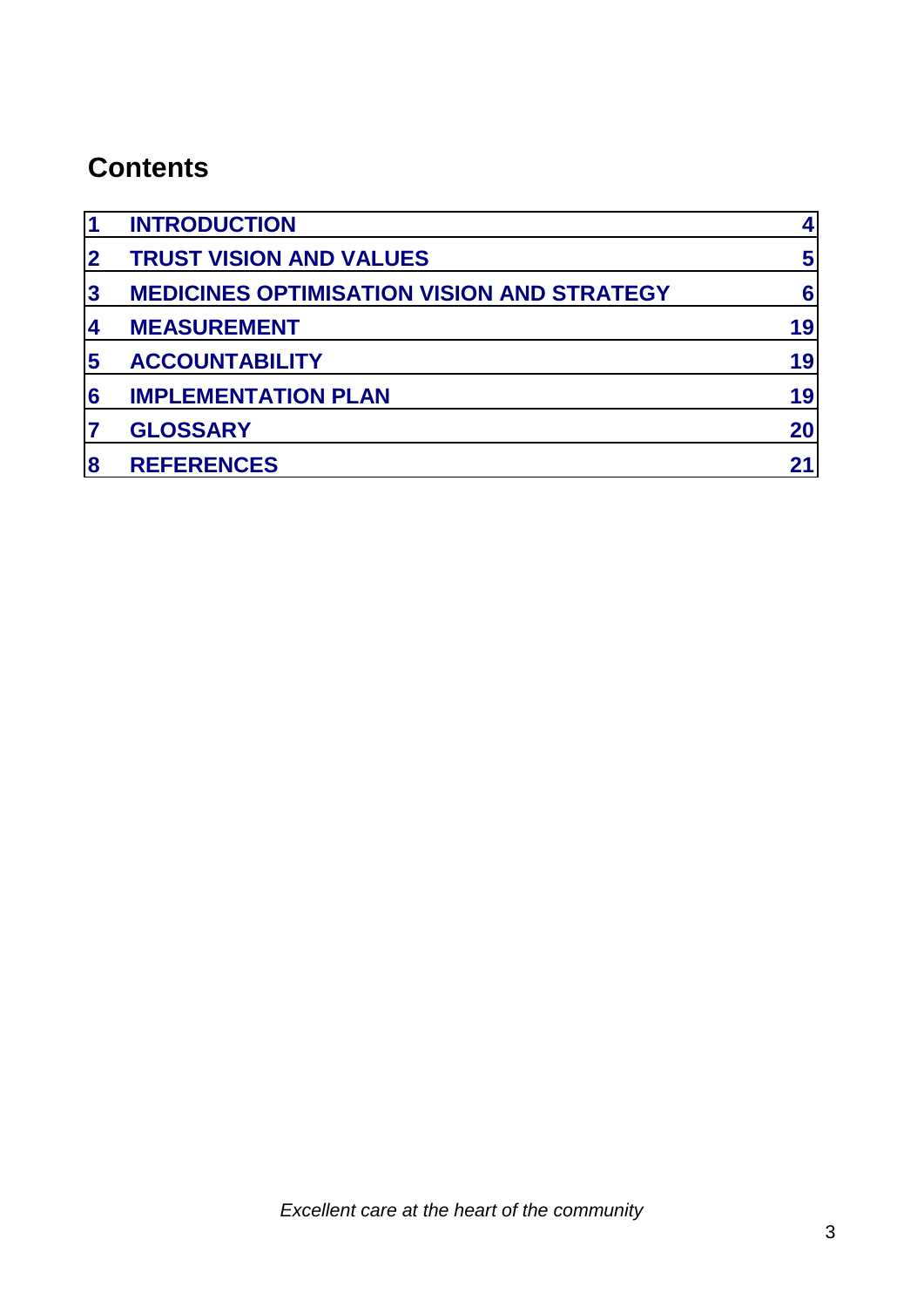### **1 INTRODUCTION**

This strategy will guide the development of medicines optimisation within the Trust. It is a key document that relates to how the principles of medicines optimisation are integrated into the Trust's systems, work practices and culture at all levels. It is a fundamental component in realising our vision of excellent care at the heart of the community.

*"Medicines optimisation is a vital agenda, not an agenda added on to something else we are trying to do, this is absolutely central to it."* Sir David Nicholson, Chief Executive, NHS<sup>1</sup>

The NHS Constitution<sup>2</sup> establishes the values and principles of NHS England. It sets out the rights and responsibilities of patients, public and healthcare staff. Treatment and care should take into account individual needs and preferences. Patients should have the opportunity to make informed decisions about their care and treatment, in partnership with their healthcare professionals.

Medicines are the most common intervention for the prevention and treatment of illness and conditions. It is estimated that between 30% and 50% of medicines prescribed for long term conditions are not taken as intended<sup>3</sup>. A long-term condition is 'a condition that cannot, at present, be cured but is controlled by medication and/or other treatment or therapies'<sup>3</sup>.

Medicines may cause side effects or adverse reactions. Some are predictable and are accepted risks of treatment; they can be avoided or minimised by careful prescribing and use. Some adverse reactions are unpredictable and therefore unavoidable. Around 5% to 8% of unplanned hospital admissions have been attributed to, or associated with adverse drug reactions with up to two-thirds of these being preventable. Adverse reactions are particularly common among vulnerable groups<sup>4,5</sup>.

In contrast, medication errors are mistakes, slips or lapses made when medication is prescribed, dispensed or used and are usually avoidable. It is important to keep the problem of medication errors in perspective as most medication treatment is provided safely and effectively. Medication errors occur when human and system factors interact with the complex process of prescribing, dispensing, administering and clinical monitoring of medicines to produce an unintended and potentially harmful outcome. It is important that attention is focused on a 'fair blame' culture. Latent conditions within an organisation and triggering factors in clinical practice are important causes of errors. Checks and 'error traps' should therefore be built into all medication systems, processes and procedures<sup>4</sup>.

The main theme of this strategy is a change in attitude required to optimise the safe and cost effective use of medicines by placing patients, clients, young adults and their carers at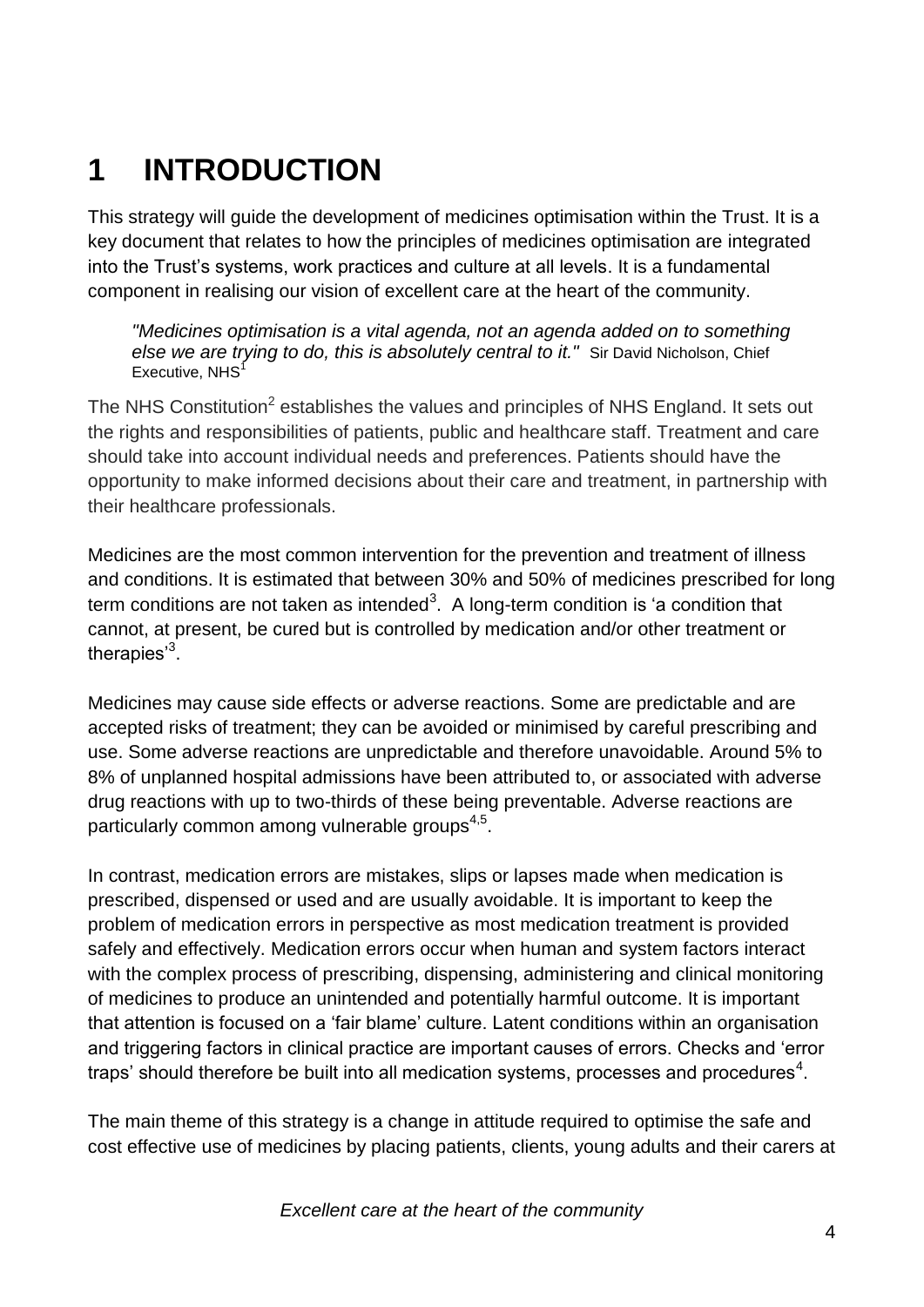the centre of what we do (all referred to as patients in the rest of this strategy) and to take a proactive approach in doing so.

There are still areas to be addressed to ensure patients get the best outcomes from medicines from ensuring patients receive sufficient information about their medicines to focusing on keeping patients well and reducing admission to hospital caused by preventable adverse effects from medicines. It is important that professionals and patients work together to improve the quality of medicines' use.

Medicines form an integral part of most patients' treatment or diagnosis, and the majority of clinical services within the Trust are involved in managing medicines at some level and hence medicines command a significant part of the Trust's resources, either directly or indirectly.

| . חוטאסוווטט וושטאס טרווטוווטט ווער טוווירט מאט ווא חד פטוווטוווטט ווערווירט |                                                   |                                                                            |                                                                                          |                                                                     |                                                                                                                      |
|------------------------------------------------------------------------------|---------------------------------------------------|----------------------------------------------------------------------------|------------------------------------------------------------------------------------------|---------------------------------------------------------------------|----------------------------------------------------------------------------------------------------------------------|
|                                                                              |                                                   |                                                                            |                                                                                          |                                                                     |                                                                                                                      |
| Domains                                                                      | Preventing<br>people from<br>dving<br>prematurely | Enhancing<br>quality of life<br>for people with<br>long-term<br>conditions | Helping<br>people to<br>recover from<br>episodes of ill<br>health or<br>following injury | Ensuring that<br>people have a<br>positive<br>experience of<br>care | Treating and<br>caring for<br>people in a<br>safe<br>environment<br>and protecting<br>them from<br>avoidable<br>harm |

Medicines features in all the five domains NHS outcomes framework<sup>6</sup>:

The aim of the strategy is to provide greater leadership and engagement by building on past successes. It supports the continuous quality improvements of medicines optimisation to ensure better patient outcomes.

### **2 TRUST VISION AND VALUES**

The Trust's ambition is to achieve the very best for the people we serve - our work is driven by our vision of **excellent care at the heart of the community**.

To achieve our vision we want to raise awareness of the value and range of what we do and develop a reputation for excellence and innovation so that no one can doubt the central role that community healthcare services play in the local NHS.

This strategy is informed by the Trust's clinical care strategy. The aim is to deliver '*the right services to the right people, in the right place, by the right people and at the right time, quality and cost' by ensuring that the organisation has in place the right strategies, structures, systems, staff and skills, underpinned by shared values.*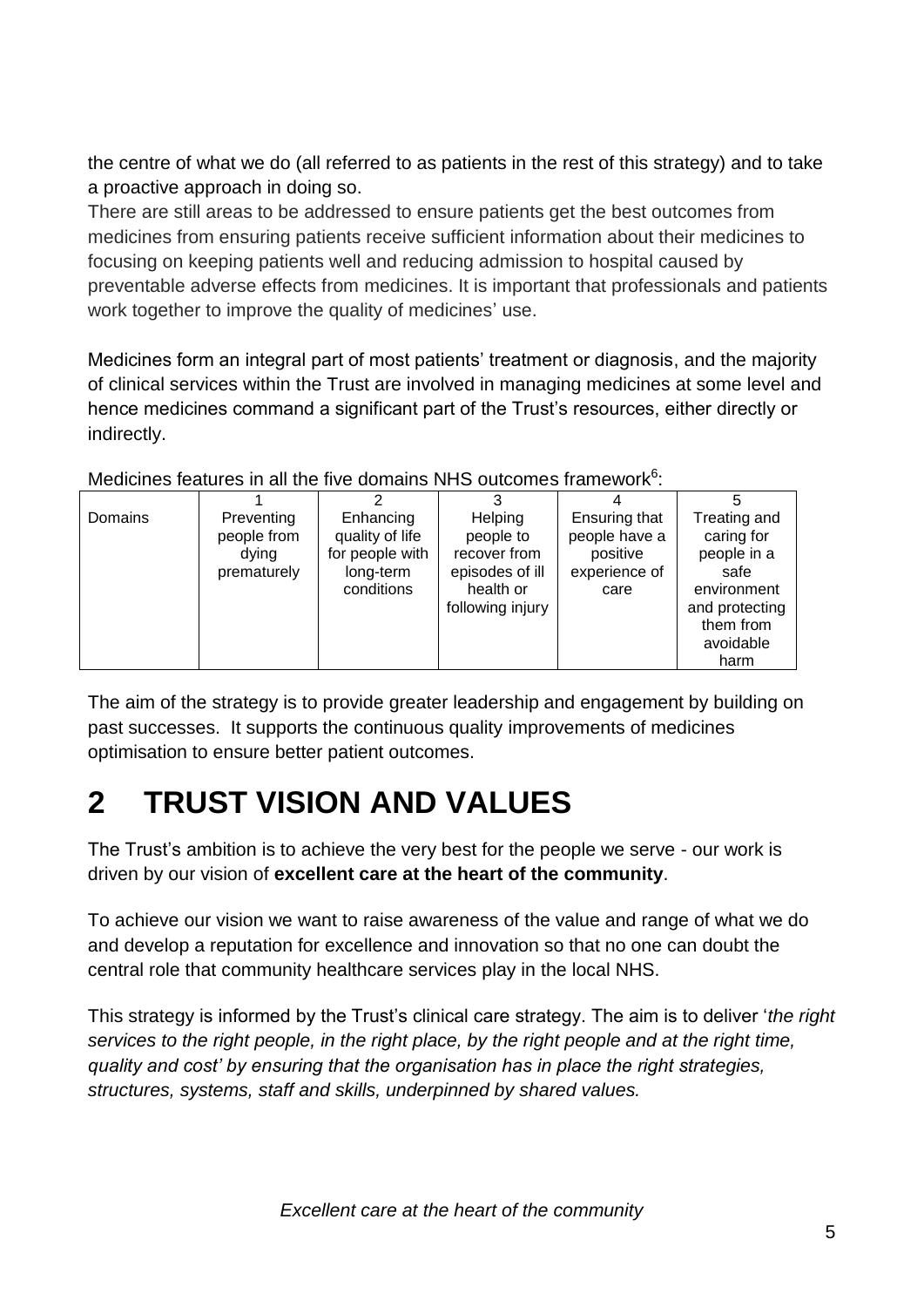To realise our vision we will remain true to our core values:

- Compassionate care.
- Working together.
- Achieving ambitions.
- Delivering excellence.

The SCT vision points us to where we want to get to, and what we want to be. To move us in this direction the Trust has the strategic objectives as below:

- We will provide excellent, compassionate care to people in or close to their homes so that they can lead healthy and independent lives.
- Our services will be shaped by our users, partners and staff and personalised for the individual and their specific circumstances.
- We will be a socially responsible, strong and sustainable business led by excellent staff.



### **3 MEDICINES OPTIMISATION VISION AND STRATEGY**

The Medicines Optimisation Vision (the *Aim)* is where we aim to be, and will ensure that all staff, patients and the public have an understanding of what we want to achieve in terms of medicines optimisation.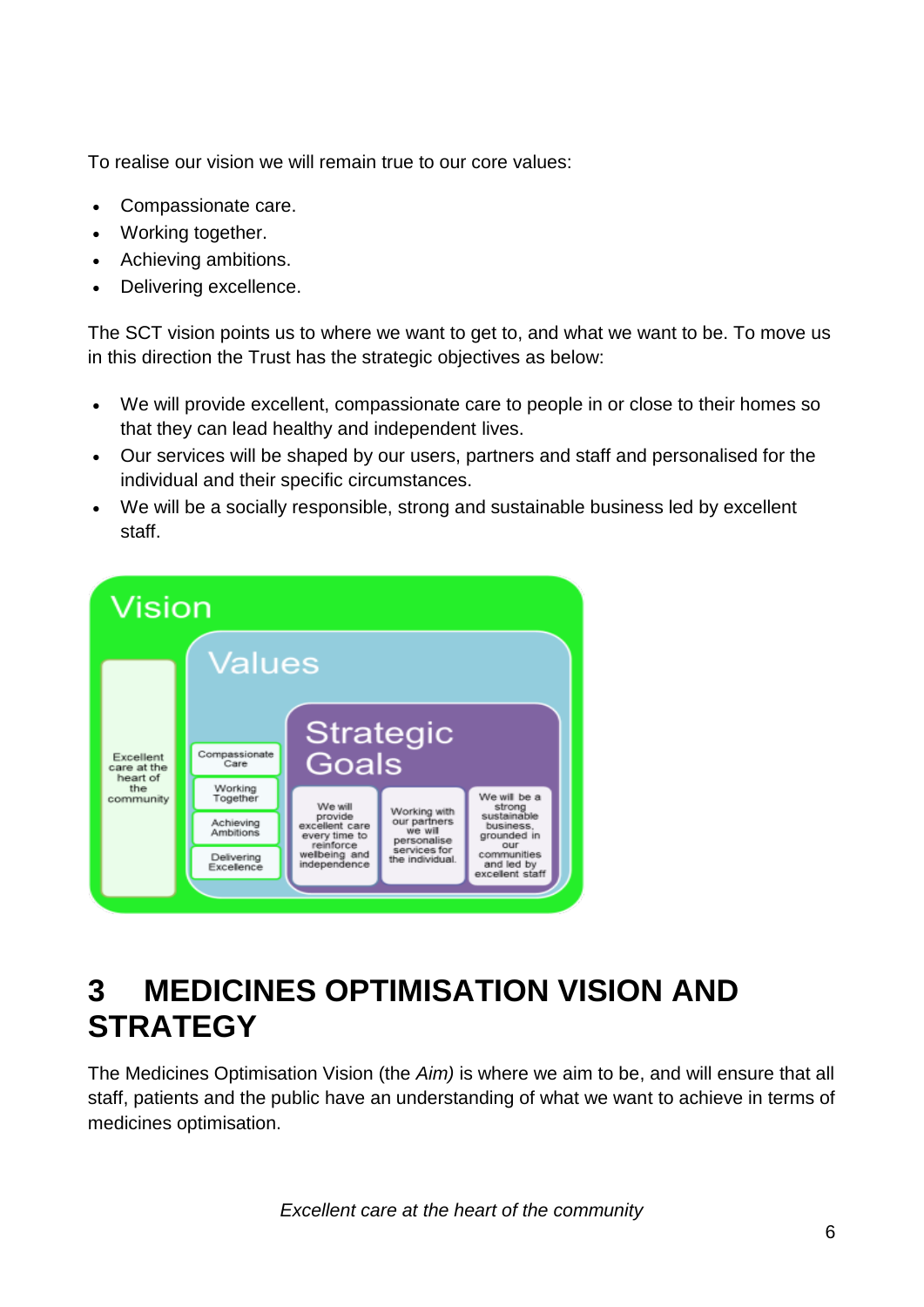The medicines optimisation aims are:

- Aligned with the Trust's vision, values, strategic objectives and culture.
- Informed by the Trust's Clinical Care Strategy and national guidance.

The Medicines Optimisation Strategy (the *How*) is how we plan to achieve our medicines management visions. This Medicines Optimisation Strategy is a live document that we expect all staff within the Trust to refer to when making decisions about medicines. We will review this Medicines Optimisation Strategy once a year to check that it continues to be aligned to our Clinical Care Strategy and with any new national guidance issued. This annual review or 'refresh' of this strategy is to ensure it is still current and continues to reflect the Trust's direction of travel for medicines.

The figure below shows how our Medicines Optimisation Strategy links with the Trust's Vision and Values and Clinical Care Strategy.



*Excellent care at the heart of the community*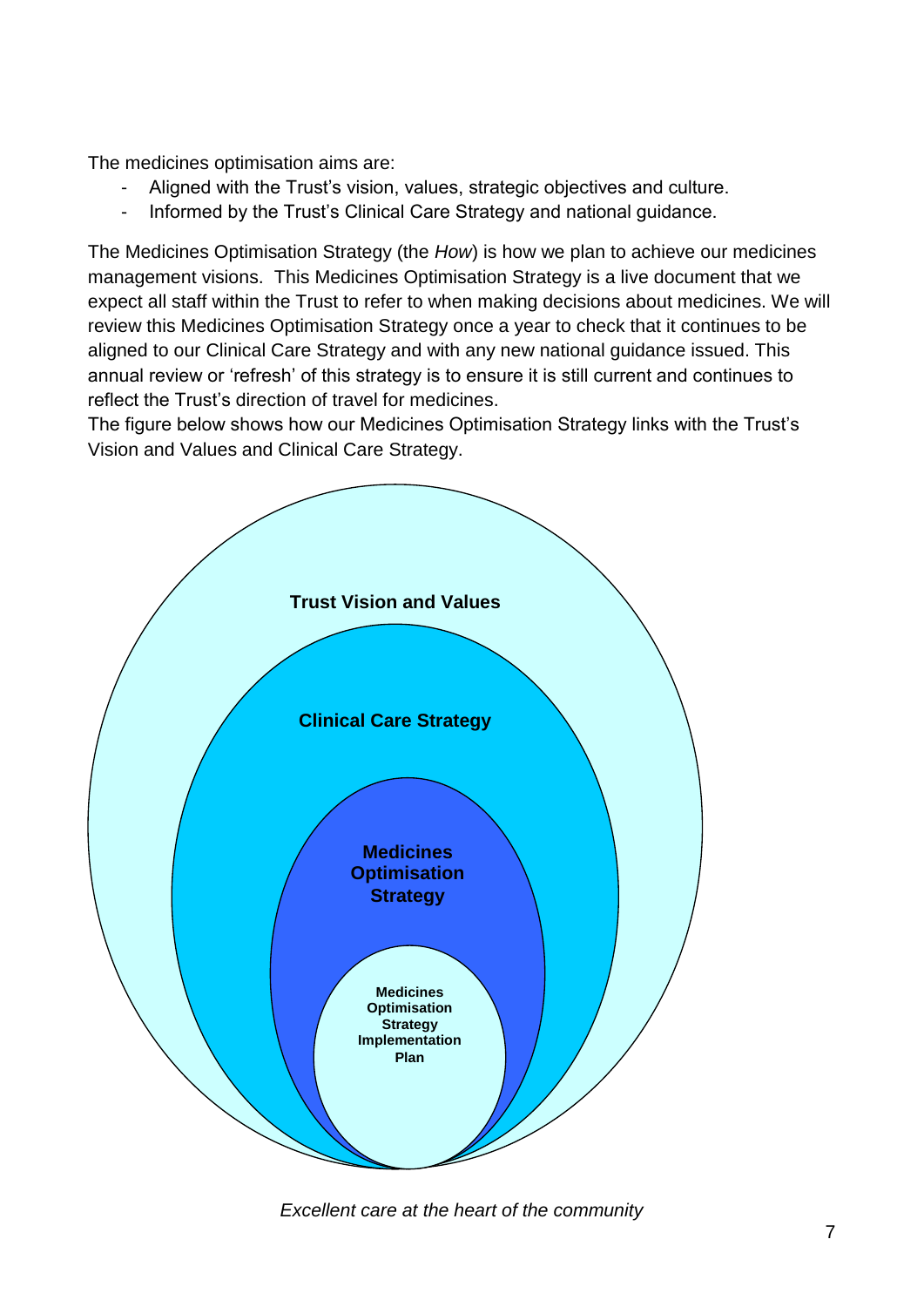#### **3.1 Aim to understand the patient's experience**

National data show that many patients do not receive the intended benefit from their medicines and that many patients do not take their medicines as prescribed.

*Mrs M, 74 years old, lives alone, awaiting assessment for dementia. Mrs M has a partially funded social care package providing one visit in the morning to help administer eye drops for glaucoma (high pressure in the eye) and oral medicines. The Trust's Proactive care pharmacist was asked by a nurse to review Mrs M's medicines at a local multi-disciplinary team meeting. The Proactive care pharmacist visited Mrs M at home and found that Mrs M should receive two different eye drops but only one was given and that the eye drops given by carers in the morning should be given at night. The pharmacist contacted the ophthalmology department at the acute hospital and it was agreed to change the two eye drops for Mrs M to a combination product requiring one eye drop once a day. Mrs M is now receiving appropriate glaucoma treatment and her eyesight decline will now be slowed down.*

We need to ensure that the right patient gets the right choice of medicines at the right time. We want to help patients to: improve their outcomes, take their medicines correctly, avoid taking unnecessary medicines, reduce wastage of medicines and improve medicines safety. We want to find out and focus on patients and their experiences. We want to encourage patients to take ownership of their treatment. We will achieve this via multidisciplinary team working where healthcare professionals will work together (across organisational boundaries) to individualise care, monitor the outcomes carefully, review medicines more frequently and support patients where needed and by working closely with patients and their carers.

*Mrs B was referred to the clinical medication review pharmacist by a clinical nurse lead due to concerns about problematic polypharmacy. The pharmacist visited Mrs B at home to talk with her about her medicines and identified various problems with Mrs B's medication, which was discussed with the GP. The result was that several medicines were stopped: aspirin (until an anticoagulant was discontinued), ibuprofen and diclofenac as the patient was already on another strong painkiller, a drug for blood-pressure, the instructions for a diuretic were changed and a drug for reducing blood sugar was stopped. When Mrs B was followed up by the pharmacist she was extremely grateful for the review as the number of tablets she had to take had been reduced and she now had a better understanding about the medication she was taking. Mrs B's blood-pressure, blood sugar and pain were controlled which resulted in improved adherence.*

Patients' self-care has a key role to play in safety, quality and medicines optimisation.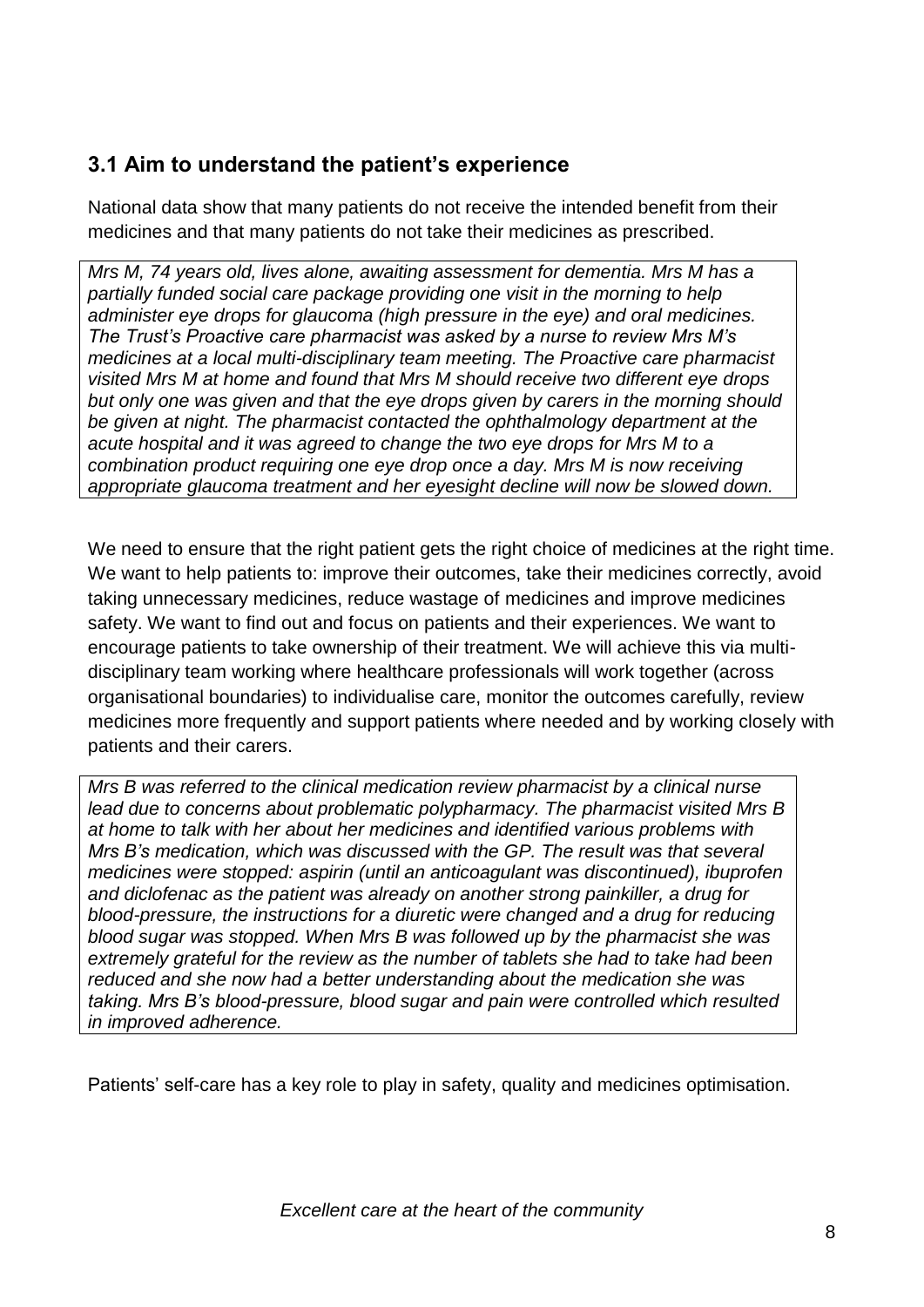#### **AIM:**

- $\checkmark$  We aim to use a patient-centred approached for the best use of medicines achieving the best quality outcomes from medicines and reducing waste.
- $\checkmark$  We aim for shared-decision making to be the 'norm' and will involve patients fully in their own care with decisions being made in partnership between patients and clinicians.
- $\checkmark$  We want to help patients make the most of their medicines.
- $\checkmark$  We want patients to feel able to ask us when they have a query or a difficulty with their medicines.
- $\checkmark$  We want patients to feel able to discuss and review their medicines with healthcare professionals involved in their care.
- $\checkmark$  We aim to increase the number of non-medical staff (e.g., nurses, podiatrists, physiotherapists and pharmacists) with prescribing competence to improve patient access to prescription medicines
- $\checkmark$  We aim to deliver workshops or training to staff in how to support patients to selfcare and self-manage their own medicines.

#### **HOW:**

- We will involve patients in the decisions made about their medicines and ensure they are supported to take their medicines as intended.
- We will support patients to be more engaged, understand more about their medicines and are able to make choices, including choices about prevention and healthy living.
- We will create an environment where patients feel they can share openly their experiences of taking or not taking their medicines, their views about what medicines mean to them, and how they impact on their daily lives.
- We will aim for optimal patient outcomes from choosing medicines using best evidence.
- We will work to ensure that patients receive consistent messages about medicines because the healthcare team liaise effectively.
- We will ask patients if they feel they have received information about their medicines to find ways to improve this.
- We will involve a pharmacist with the relevant clinical knowledge and skills in developing care pathways that involve medicines use.
- We will aim for pharmacists to be part of multi-disciplinary teams to improve outcomes for patients who have long–term conditions and take multiple medicines.
- We will support the development of appropriate community staff to enable nonmedical prescribing, thus improving access to prescribed medicines.
- We will encourage staff with prescribing qualifications to use their skills in ensuring appropriate prescribing within their area of competency.

*Excellent care at the heart of the community*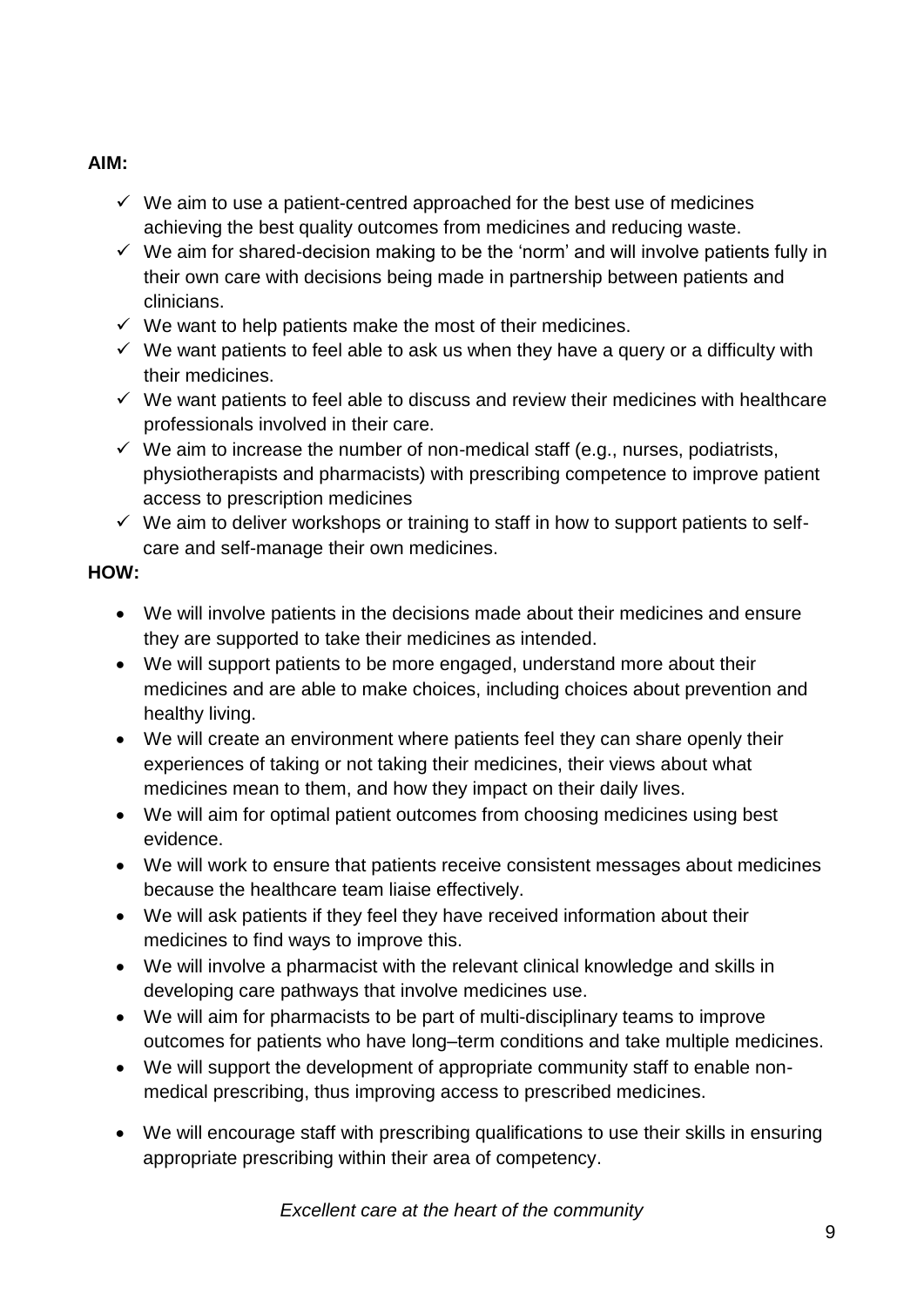- We will ensure medicines are stopped or de-prescribed where medicines are producing suboptimal benefit (if on maximum therapeutic dose).
- We will ensure effective medicines-related communications when patients are moving between care settings, including sharing relevant information with patients.
- We will support development of self-management plans for patients (as part of the multidisciplinary team).
- We will introduce the use of patient decision aids to support healthcare professionals to adopt a shared decision-making approach to ensure that patients, their family members or carers where appropriate, are able to make well-informed choices that are consistent with the patient's values and preferences.

#### **3.2 Ensure medicines use is a safe as possible.**

Every day many patients are treated safely by the Trust and many of these treatments involve medicines. It is important to us that patients receive the right medicine, at the right time, at the right dose via the correct route and that the treatment is being monitored.

Medication errors can happen at any stage during the medicines process from prescribing, ordering, administration, monitoring to disposing of the medicines. Some of the medication errors reported by the Trust may relate to mistakes happening outside our Trust but where our staff have identified these errors they have rectified them. Where possible we will inform the other organisation about this, thereby sharing learning and enabling shared improvements in particular related to transfer of care.

*We asked an independent audit provider to audit how we manage medication incidents. They found that staff are aware of and do report medication incidents. They found that some staff were unclear about reporting medication incidents originating outside of our care.* 

*We need to make sure that we communicate clearly to all staff that it is important they report all medication incidents, including the ones originating outside our care but which our staff pick up. We will feed these incidents back to other organisations, GPs or community pharmacies so they can learn from this and improve their practices.* 

We encourage staff to report any medication errors including when staff prevent an error from happening which is a near-miss. We have an electronic incident reporting system where the manger will also review the incident and identify what needs to be done better next time or if we need to provide a particular member of staff with additional support, such as training. Our medicines management team will also look at several reported medication incidents and identify what we as a trust can learn from this and take action to improve practice.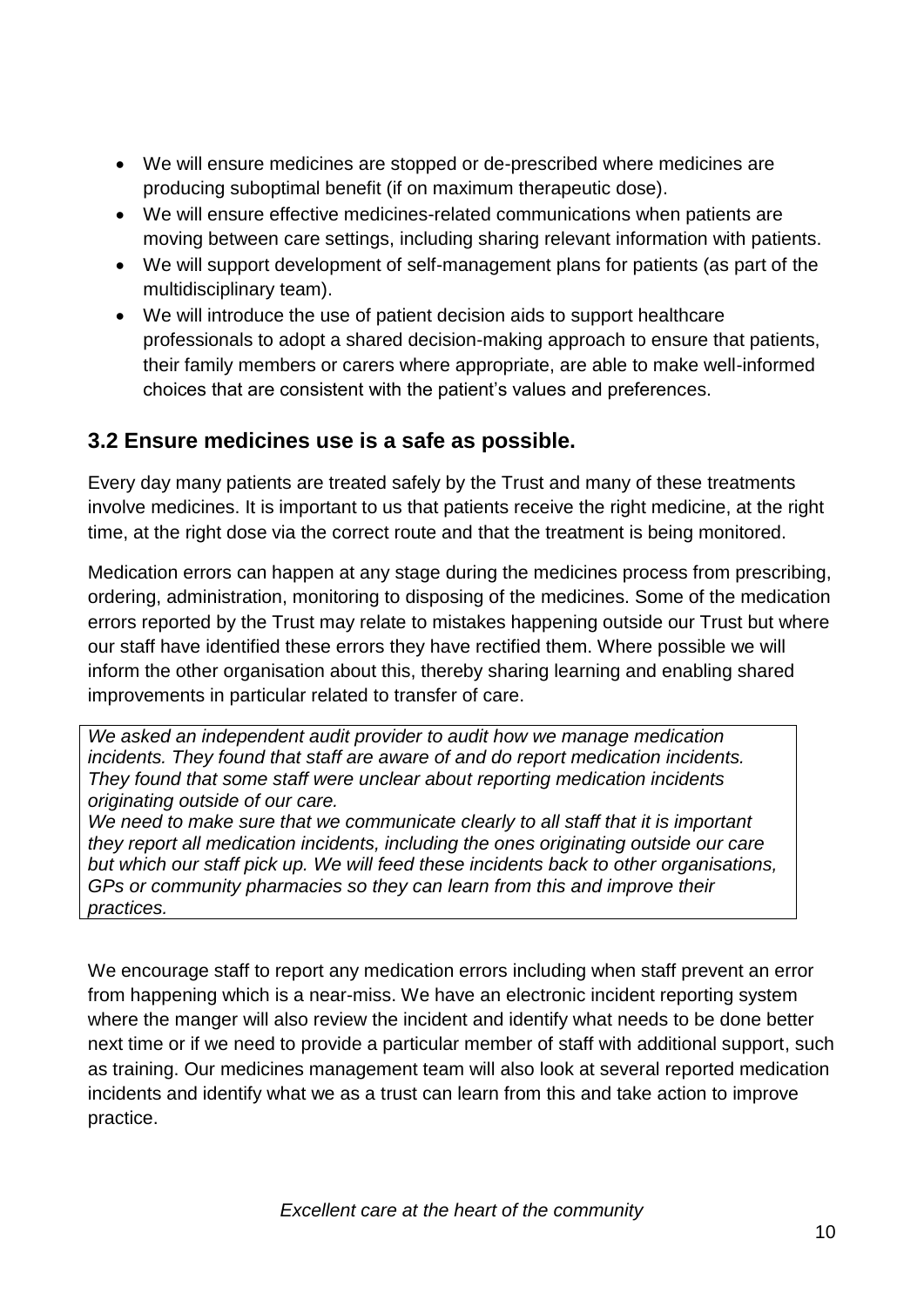*We issue a 'Learning from Incidents' newsletter which is circulated to all staff based on reported medication incidents as a way of feeding back to staff. We asked an independent audit provider to find out if staff felt they received local and organisational feedback from medication incidents. It was found that this is an area we as a trust need to look at to ensure staff feel that they receive feedback including what improvements to practice have been made as a result. We will re-look at how we can best communicate this to staff.*

All the incidents reported by our trust also feed into the National Reporting and Learning System (NRLS) to help with sharing and learning across England. We will review and produce actions plans for national patient safety alerts to ensure we as a trust have addressed all the safety issues.

The Trust has a Patient Safety & Risk Manager overseeing the incident reporting system. We have a Medication Safety Officer who will focus on improving the quality of medication errors data, learning, improvements and supporting the feedback strategy to staff. We will input into the Kent Surrey Sussex Patient Safety Collaborative as a way of sharing what we do to see if we can learn from what other organisations are doing.

*We have worked with our clinicians around medication errors including improving our medicines management processes. We have reduced the proportion of medication incidents assessed as causing moderate or above harm from 2.48% in 2013/14 to 0.67% in 2014/5. This remains a high priority area for the Trust.*

The key point is to ensure that we are aware of and act on all errors so that we can improve practice. There is also some evidence available implying that an increase in reporting may indicate that an organisation has a good reporting culture and provides an opportunity to learn and improve medication systems.

There is no room for complacency.

#### **AIM:**

- $\checkmark$  We aim to ensure all medication errors are reported and harm from medicines is measured and that lessons learned are routinely embedded into policies, training and practice.
- $\checkmark$  We want to provide harm-free care.
- $\checkmark$  We want staff to receive clear feedback from medication errors so they know what lessons have been learnt and what improvements to practice have been made.
- $\checkmark$  We aim to avoid any incidents that are considered to be 'Never Events'.
- $\checkmark$  We aim to empower staff and patients to develop a patient safety culture that supports everybody to challenge poor practice and to implement improvement in patient care.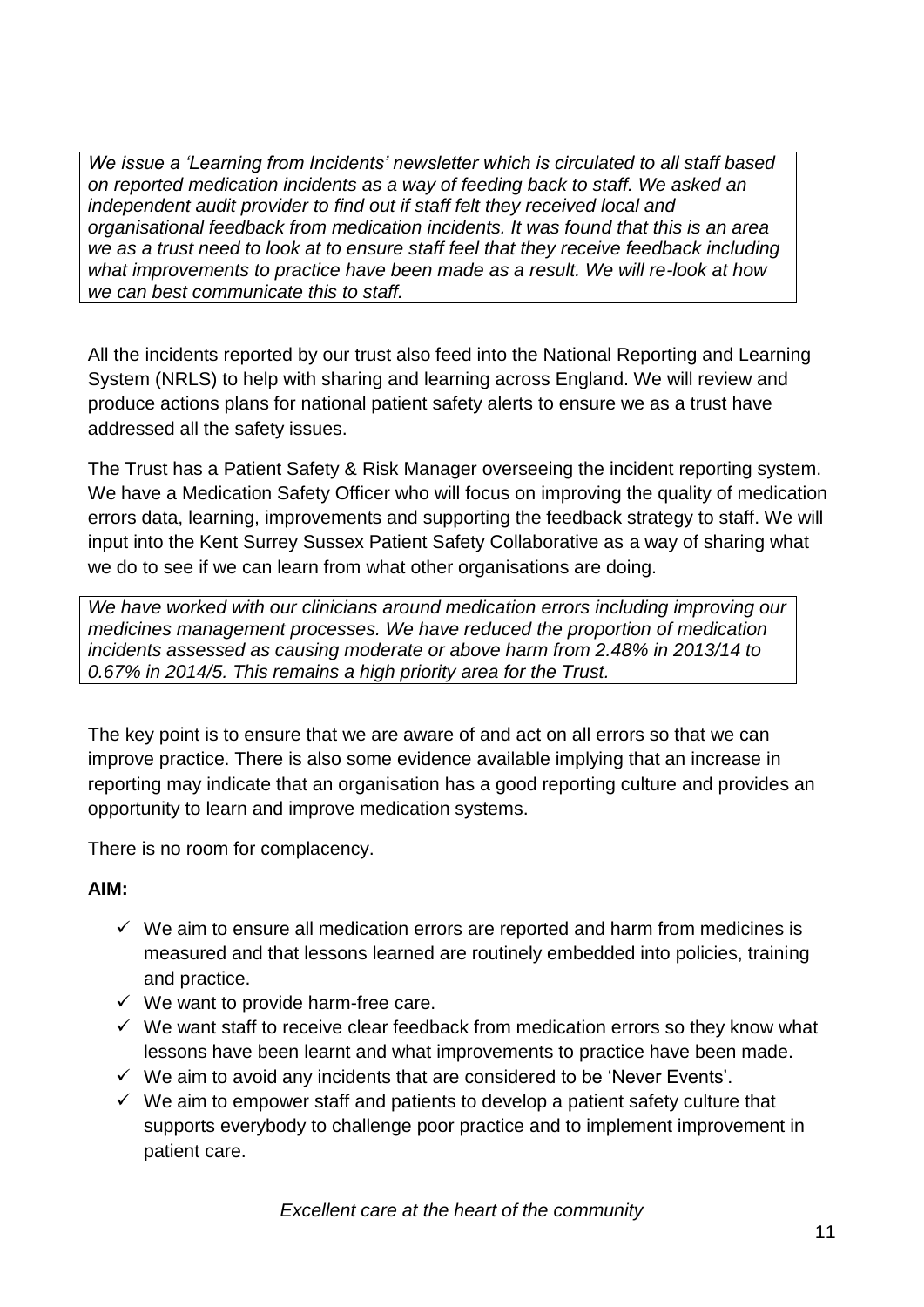$\checkmark$  We aim to put patients, carers and clinical staff at the heart of patient safety improvements.

#### **HOW:**

- We will ask staff to report all medication incidents and any near-misses.
- We will reduce the proportion of avoidable harm from medication incidents.
- We will have medication incident data that are of a high quality.
- We will review and learn from reported medication incidents locally where they happen and share this wider if appropriate.
- We will review anonymised medication incidents, identify where lessons are learned and identify improvements to be made, including producing regular *Learning from Incidents* newsletters.
- We will compare reported medication incidents with data available nationally or find other ways that we can compare how we are doing against other similar healthcare organisations (e.g., benchmarking).
- We will make sure our Chief Pharmacist is made aware of all serious incidents involving medicines and that our Chief Pharmacist or a member of our medicines management team is involved in any investigation e.g., root cause analysis.
- We will share *Learning from Incidents* related to medicines across the Trust so ensure staff are aware.
- We will maintain an annual medicines incident improvement plan to monitor progress made.
- We want to encourage staff including pharmacy staff to raise any professional concerns they may have and for these to be investigated and, if substantiated, dealt with at the appropriate level of the Trust.

#### **3.3 Continuously improving medicines management standards to deliver quality patient care**

We have a Medicines Management Team consisting of pharmacists and pharmacy technicians that provides the Trust with a focal point for the development of medicines policies, procedures and guidance including the governance arrangements in place for management of all medicines across the Trust including ongoing training and education in best practice use of medicines.

Our aim is where possible to standardise our medicines documentation, systems, processes and procedures across the Trust taking account of how different local services work.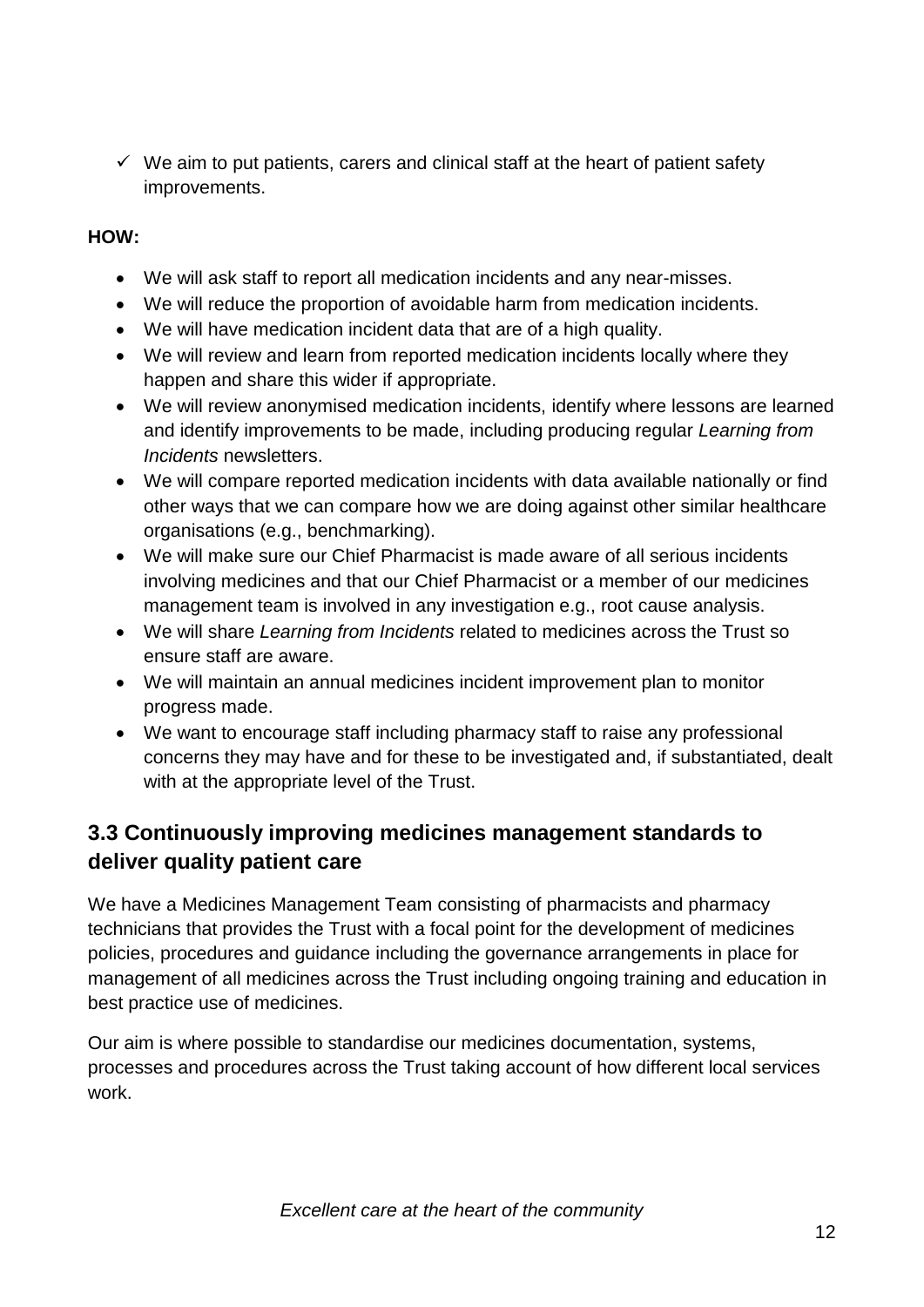*The adult inpatient units were all using different medication prescription and administration charts (medication charts). Matrons, nurses, medical and pharmacy staff worked together to developed trust-wide medication chart which also included a risk assessment for venous thrombo-prophylaxis. This drug chart was first piloted to make sure it was an improvement to the previous drug chart before full implementation.*

Many different healthcare professionals are involved with prescribing, preparing and administering medicines such as for example nurses, podiatrists, dentists, doctors and physiotherapists.

We have a Medicines Policy that applies to all staff across the Trust. We have comprehensive guidelines and procedures in place to support staff and minimise risks to patients from medicines. We ensure that medicines are used within a legal and best practice framework.

We produce a yearly medicines management audit plan with the aim of either providing assurance that we are meeting the required medicines standards or as a way of identifying areas were we need to improve further.

We provide training to staff in how to handle medicines safely.

Pharmacy staff visit all our adult inpatient units and undertake medicines reconciliation of all newly admitted patients to ensure patients have received all the right medicines. Our pharmacy staff visit our children and young people's facilities to check their medicines and to support and work with these children and young people's services to continuously improve practice.

Our Medicines Management Team will produce regular prescribing reports where this is possible and feed these back to the relevant prescribers whether they are medical or nonmedical prescribers

We are using the 'Professional Standards for Hospital Pharmacy Services" issued by the Royal Pharmaceutical Society as a guide for setting the quality standards that we as a community trust wish to achieve with the ultimate aim of delivering patient-centred care and good quality outcomes.

All our pharmacy staff employed by us are part of our Medicines Management Team. This allows coordination of pharmacy staff across our Trust, reduces any duplication in work, facilitates sharing and peer-review of pharmacy practice, ensures all pharmacy staff are aware of the different work-stream and provide consistent advice. This has allowed us to start looking at introducing similar internal development and training opportunities for our pharmacy staff in line with what other larger trusts do. The aim is to work towards a different skill-mix to allow for succession planning and to attract suitable pharmacy staff for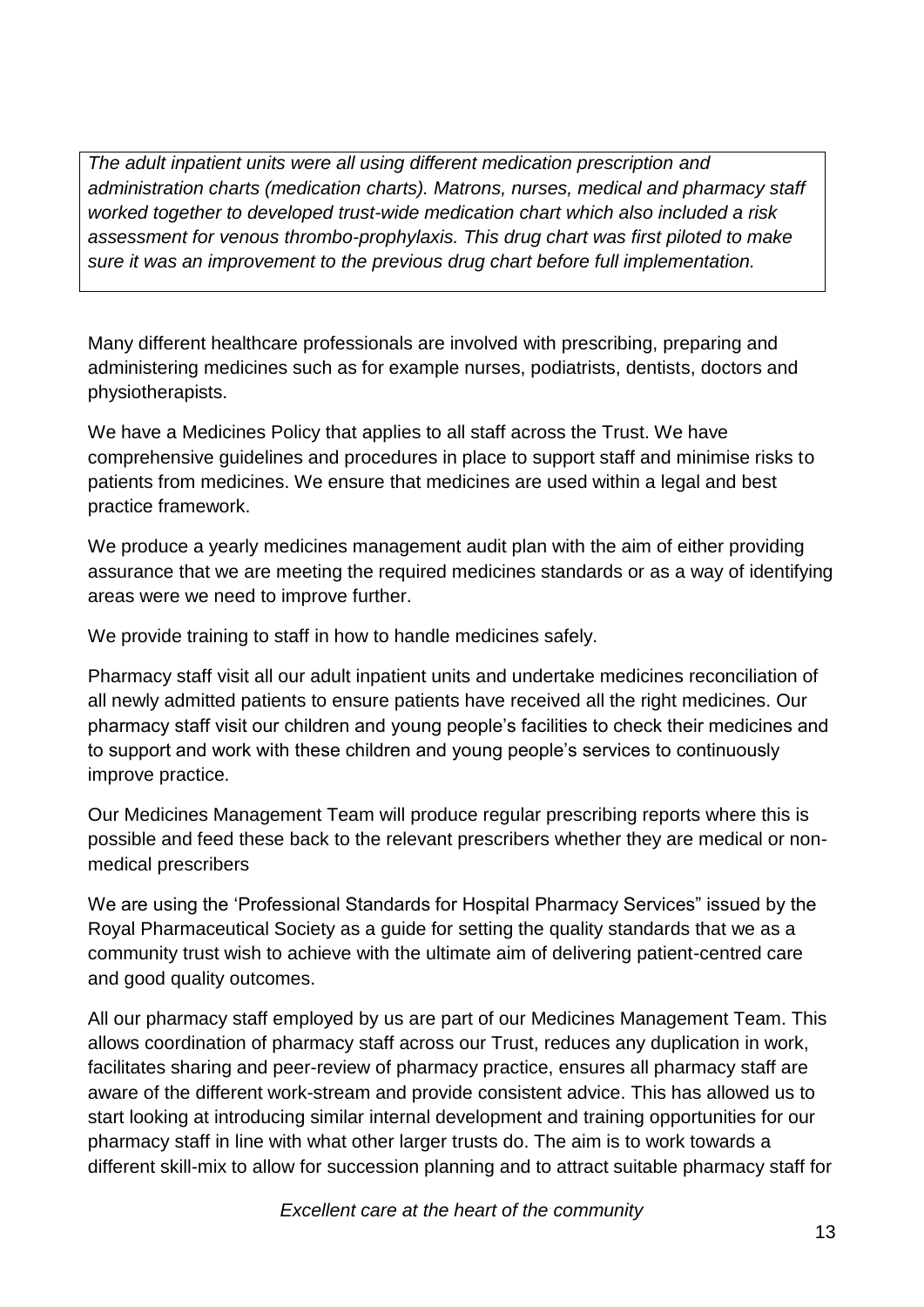new or vacant positions. We are in the process of starting to take pharmacy student placements as a way of introducing them to community health services early in their career. Where pharmacy staff are part of delivering local clinical service they will be based with and work with the relevant local multi-disciplinary teams. We think this is the model that works best for us.

#### **AIMS:**

- $\checkmark$  We aim to lead the way in terms of medicines management standards relating to community trusts through a process of continuous quality improvement by implementing and embedding best medicines management practices.
- $\checkmark$  We aim to ensure all staff are trained and competent to undertake the activities expected of them in terms of medicines.
- $\checkmark$  We want clear accountability for medicines optimisation and pharmaceutical services from board to operational units.
- $\checkmark$  We aim to standardise medicines management systems, process and procedures across the Trust where this is appropriate.
- $\checkmark$  We want medicines optimisation, medicines and any pharmacy resources required to be considered when the Trust tenders for community services or reconfiguring or transforming existing services.

#### **HOW:**

- We will ensure that medicines optimisation and medicines outcomes are integrated into the Trust's strategies, working practices and culture at all levels.
- We will ensure that medicines management systems, processes and work practices are designed to prevent or reduce harm to patients from medicines and to deliver good clinical outcomes through robust decision-making processes.
- We will ensure the physical environment supports the optimal use of medicines.
- We will ensure that a named senior pharmacist is directly involved in the planning and development of electronic information or prescribing systems related to medicines.
- We will support the use of new technology where this will help to improve patient care and outcome.
- We will keep service level agreements or contracts for pharmacy services under regular review to match the needs of the Trust including reviewing all available options to ensure the best option in terms of cost-effectiveness but weighted towards a quality service.
- We will produce regular prescribing reports for prescribers and for the Trust's finance team on cost-effective prescribing, individual and team or outpatient prescribing including reviewing adherence to the local health economy formulary.
- We will undertake pharmacy workforce planning. We will ensure our pharmacy workforce is appropriately resourced in order to support service quality, productivity and safety.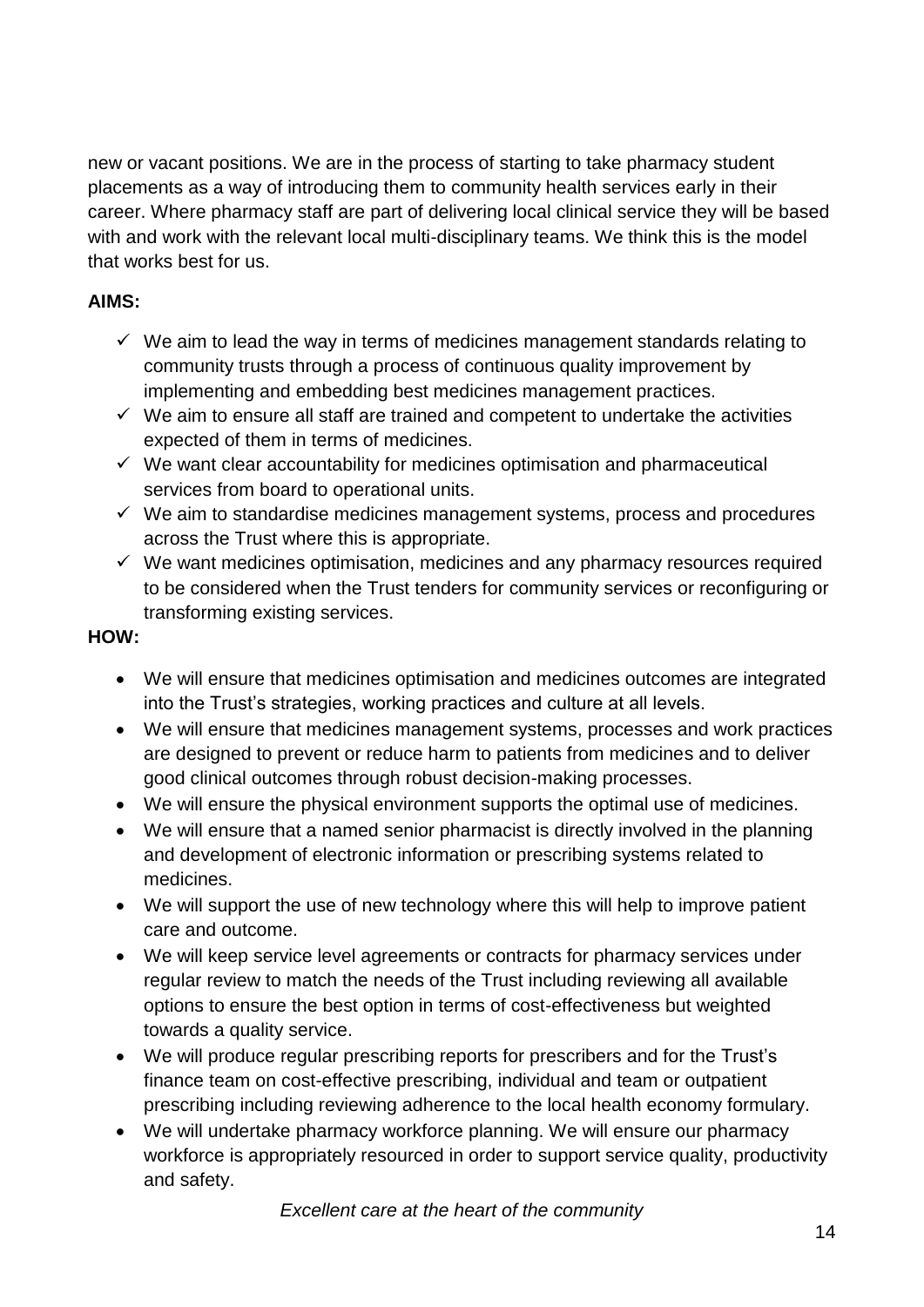- We will ensure all staff working with medicines have received appropriate training and are competent to do so.
- We will ensure that governance frameworks are in place for medicines and that these are in line with national best practice for example for controlled drugs and high-cost medicines.
- We will link in with national or local initiatives to find new ways of continuously improving how we manage medicines.
- We will maintain our governance processes and procedures for Patient Group Directions and ensure these are in date.
- We will review national best practice documents or guidance related to for example acute hospitals to identify ways of how we as a community service healthcare provider can improve our medicines management processes further.
- We will ensure, in situations where the Trust works in a formal partnership with another organisation that the management and responsibilities of medicines and medicines management are clearly outlined in written documents.
- We will produce a medicines optimisation tool kit or check list to be used within the Trust as guidance to ensure medicines are included when new services are being tendered for or existing services transformed.

#### **3.4 Evidence based choice of medicines**

We are members of relevant local health economy Area Prescribing Committees (APCs) managed by local Clinical Commissioning Groups (CCGs). We participate in making decisions on evidenced based medicines that are included in local formularies. These local formularies are used by healthcare professionals across the local healthcare economy. We expect our prescribers to follow the prescribing decisions of the relevant APC.

The local healthcare economy prescribing guidelines are accessible on the Trust's intranet so they are available to prescribers at the point of prescribing or if specialist healthcare professional recommend specific treatments to other healthcare professionals.

*Our consultant paediatricians worked with GPs to arrange for shared care guidelines for treatment of children with sleeping disorders and attention deficit disorder are supported by our pharmacists.* 

We will continue to review National Institute for Health and Care Excellence (NICE) documents for relevance to the Trust and ensure these are implemented where appropriate.

#### **AIM:**

 $\checkmark$  We want to ensure the most appropriate choice of clinically and cost effective medicines are made that can best meet the need of the patients.

*Excellent care at the heart of the community*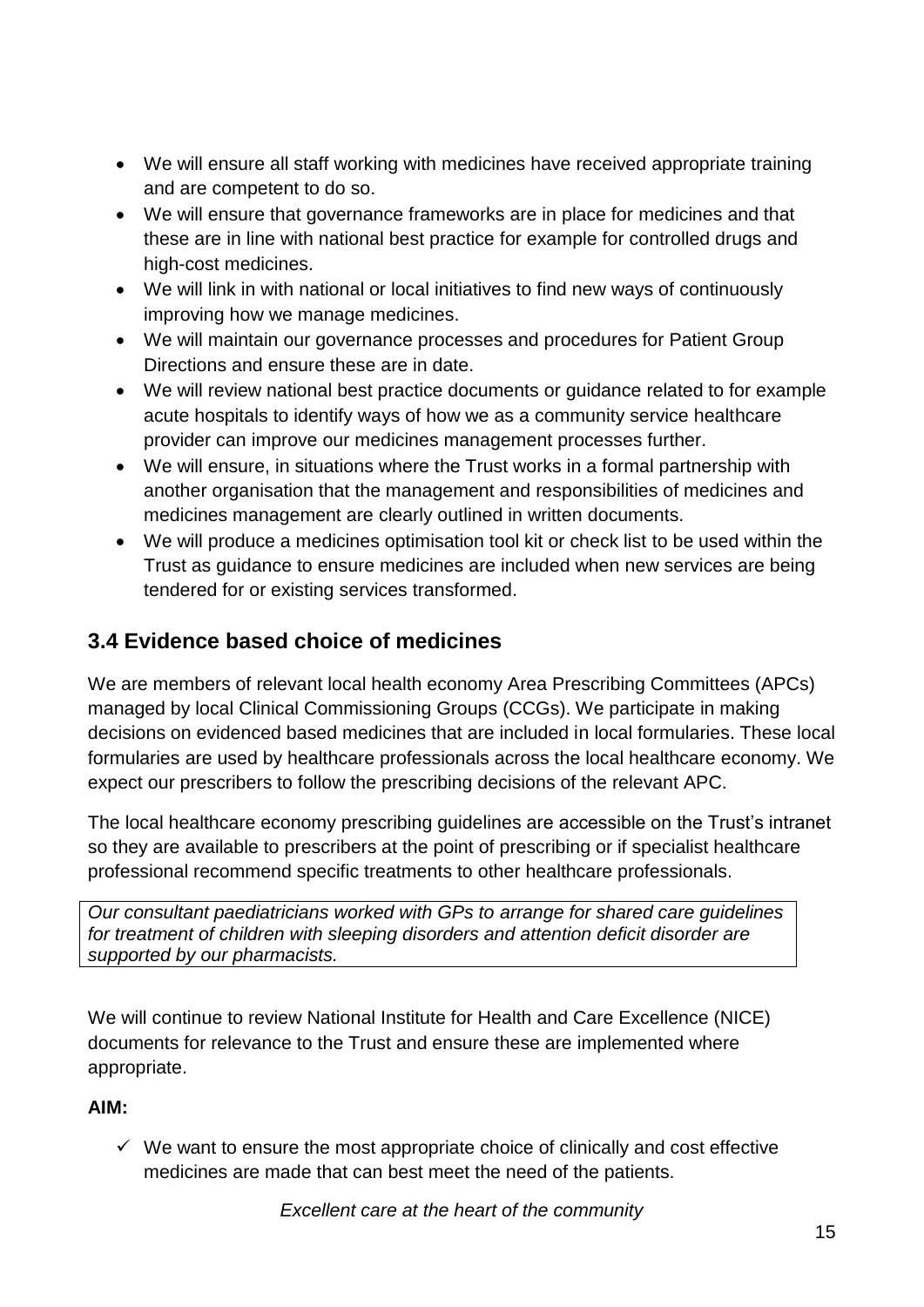#### **HOW:**

- We will ensure our pharmacy staff support our paediatricians in their prescribing choices including the development of shared care guidelines to support working across the interface between paediatrician and GPs.
- We will ensure our pharmacy staff support our medical prescribers and non-medical prescribers with prescribing choices including completing any formulary applications for a medicine to be added to the formulary.
- We will continue to be a member representing the Trust on the relevant Area Prescribing Committees (APCs) serving the different local health economies related to Clinical Commissioning Groups (CCGs).
- We will produce a more detailed procedure for prescribing of unlicensed or offlicensed medicines including ensuring that patients, young people and their carers are informed about receiving these medicines.
- We will make sure our pharmacists are consulted on any documents involving medicines as an extra check or clinical advice to ensure these reflect current national or local requirements.
- We will work with our clinicians, pharmacists and the CCGs to develop shared care guidelines to support the shared care arrangement between specialists and the patient's GP in delivering patient care.

#### **3.5 Getting the medicines right and keeping patients safe when they transfer between care providers**

Nationally it is widely accepted that when patients move between care providers the risk of miscommunication and unintended changes to medications is a significant problem. It has been found that between 30 and 70% of patients have either had an error or an unintentional change to their medicines when their care is transferred.

Hundreds of patients are admitted or discharged from the Trust every month. Within the adult inpatient wards we will start to plan towards the patient being discharged on admission.

We work jointly with other organisations that have responsibilities related to patients' medicines. Appropriate information is shared between the patient's GP, care homes, social services, care agencies, community hospitals, community nursing and community pharmacy to ensure safe and seamless care.

Where patient care is being delivered by different healthcare organisations, it is important to us that patients are unaware of the boundaries between these healthcare organisations and are provided with safe and seamless care.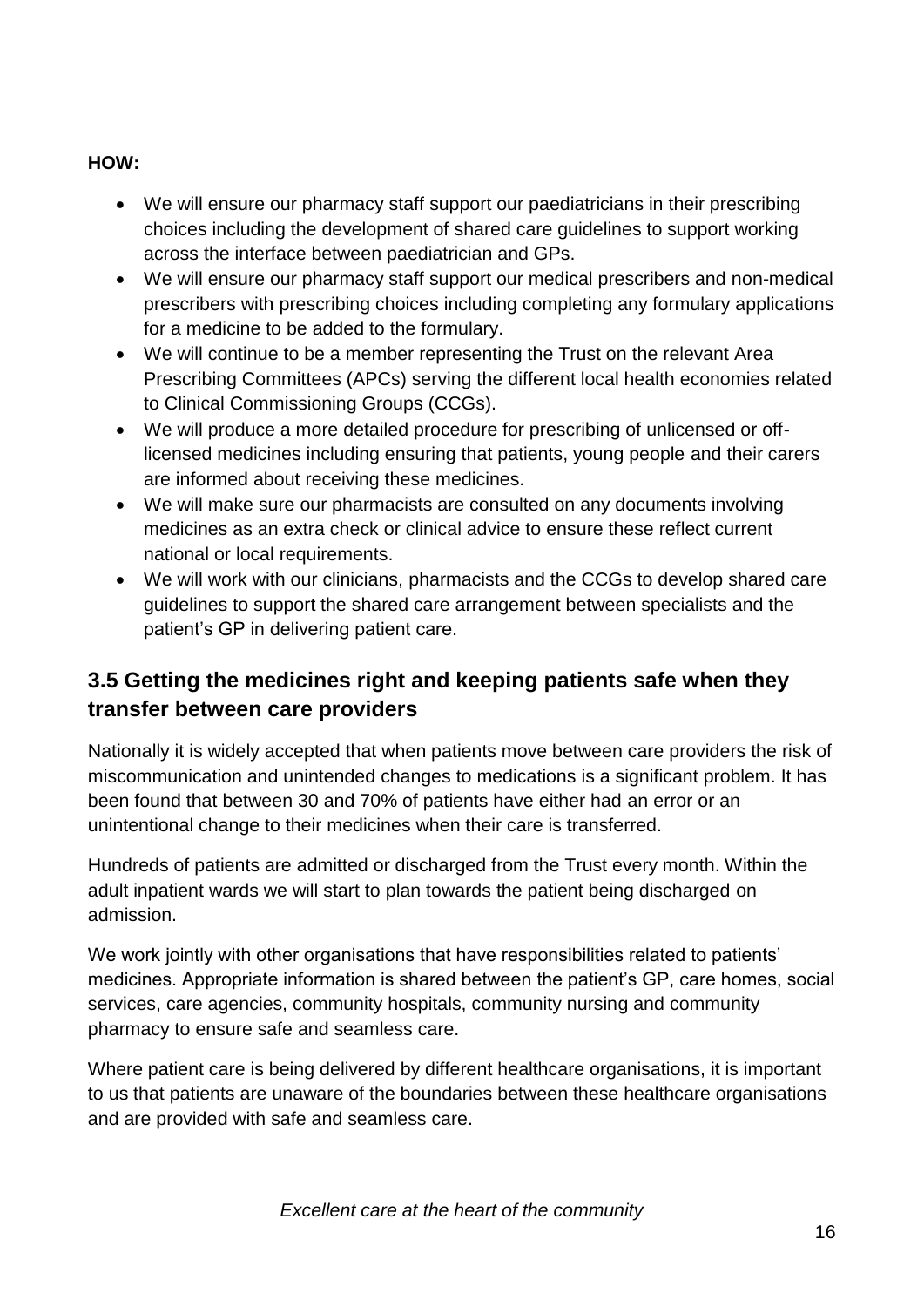#### **AIM:**

- $\checkmark$  We aim to ensure that when patients transfer to another healthcare provider (e.g., back to their general practitioner) that our healthcare professionals undertake a final check so that all necessary information about the patient's medicines is accurately recorded and transferred with the patient, and that responsibility for ongoing prescribing and administration is clear.
- $\checkmark$  We want healthcare professionals to be responsible for checking that the information about a patient's medicines has been accurately received, recorded and acted upon.
- $\checkmark$  We aim to ensure that patients (or their parents, carers or advocates) are encouraged to actively be involved in managing their medicines and know in plain terms why, when and what medicines they are taking.
- $\checkmark$  We aim to ensure that information about patients' medicines is communicated in a timely, clear, unambiguous and legible manner.

#### **HOW:**

- We will ensure there are robust procedures in place to check patients' medicines when they are admitted to our inpatient wards to ensure we have the correct list.
- We will ensure that pharmacy staff check patients' medicines as soon as possible after admission to our inpatient wards and this is recorded and any issues resolved.
- We will ensure there are robust procedures in place when patients are discharged from our care to another healthcare provider so that the correct list of medicines is transferred with the patient.
- We will support patients to manage their own medicines while they are in our care.
- We will work with other providers or agencies to find ways of improving medicines transfer information.
- We will ensure that all adult inpatient wards managed by the Trust have infrastructure, typically individual lockable bedside lockers for medicines, procedures and trained staff to support patient self-administration of their medicines.
- We will ensure that patients within the adult inpatient wards are offered the opportunity to self-administer or are supported to do so.
- We will ensure that patients who are unable to self-administer their medicines within the adult inpatient wards are discussed at multi-disciplinary team meetings to determine, in discussion with the patient or carer, what support is required on discharge.
- We will ensure we have clear procedures in place to support patients who may lack capacity to understand why they are taking their medicines. This will also support our staff so they know how to best support these patients.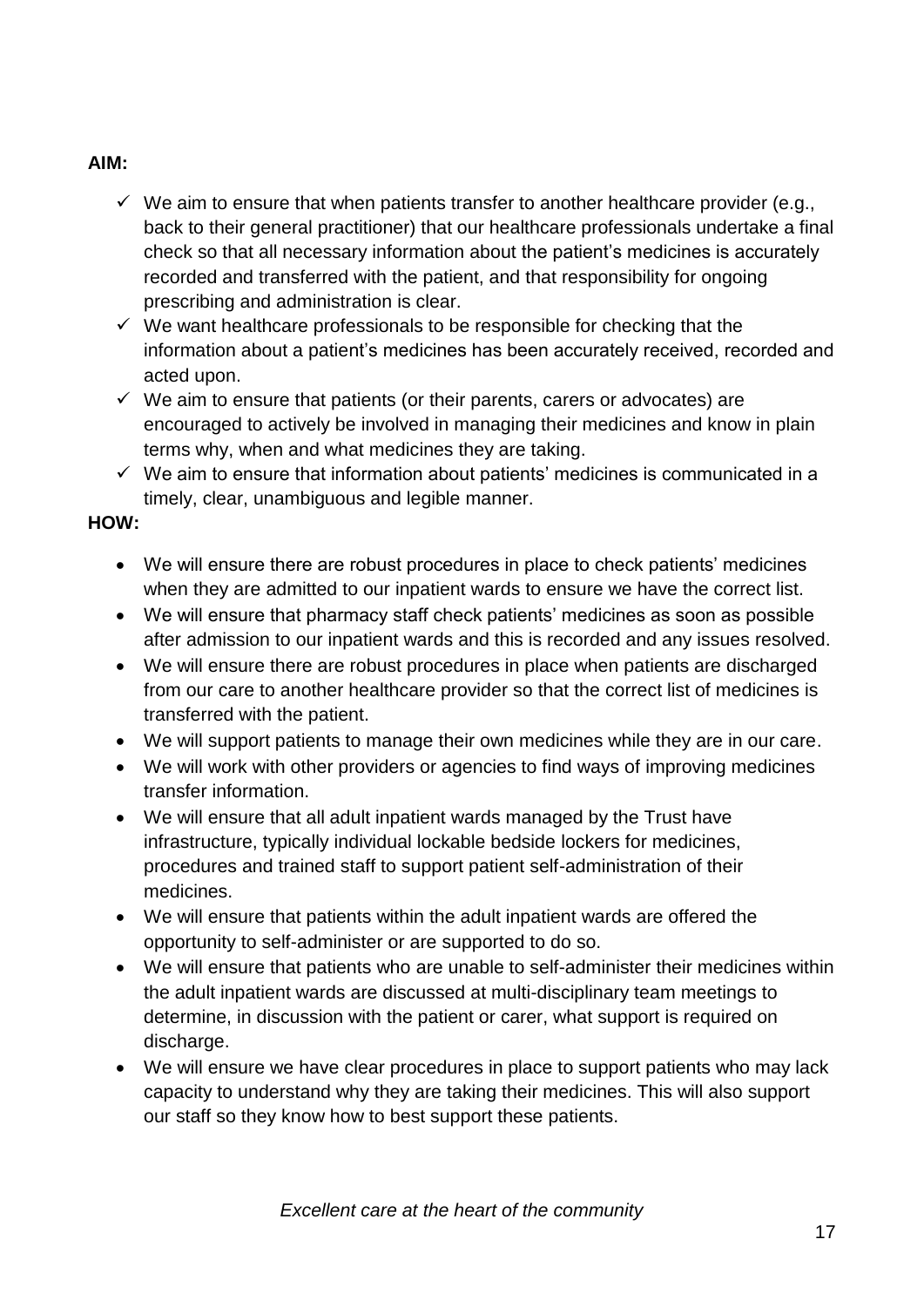#### **3.6 Ensuring the optimal use of antimicrobials, helping to reduce healthcare associated infections and development of resistance to antimicrobials**

Antimicrobial resistance is a world-wide public health problem that requires action at local, national and global level. As more bacteria become resistant to antimicrobials we need to ensure they are used effectively and optimally.

The Trust has an antimicrobial pharmacist leading on antimicrobials and intravenous and injectable medicines from a medicines management point of view. The antimicrobial pharmacist also works closely with the Trust's Infection Prevention and Control Team.

#### **AIM:**

- $\checkmark$  We aim to embed the principles of antimicrobial stewardship to help reduce preventable healthcare associated infections (HCAI).
- $\checkmark$  We aim to improve the knowledge and understanding of antimicrobial resistance and antimicrobials of our staff and raise awareness and engagement of our patients.
- $\checkmark$  We aim to increase the public awareness and engagement of appropriate antimicrobial use and resistance.

#### **HOW:**

- We will ensure that all prescribers and other clinicians receive education and training in antimicrobials and antimicrobial resistance.
- We will regularly assess the Trust's Antimicrobial Stewardship Activities.
- We will continue to use evidenced based antimicrobial prescribing guidelines and ensure that prescribing of antimicrobials is optimised.
- We will identify quality assurance measures and undertake audits to provide assurance or to identify gaps and make improvements.
- We will have an antimicrobial pharmacist who will lead on antimicrobials and injectable medicines from a medicines management point of view and who will work closely with our infection control team.
- We continue to regularly raise awareness regarding appropriate antimicrobial use and antimicrobial resistance for example by participating in the annual European Antibiotic Awareness Day.
- We will continue to work with others such as the local acute hospital trusts and commissioners to address issues around antimicrobials.
- We will review any national guidance and strategies issued related to the management of antimicrobials and if appropriate produce a development plan to ensure we address and implement the areas relevant to the Trust.

*Excellent care at the heart of the community*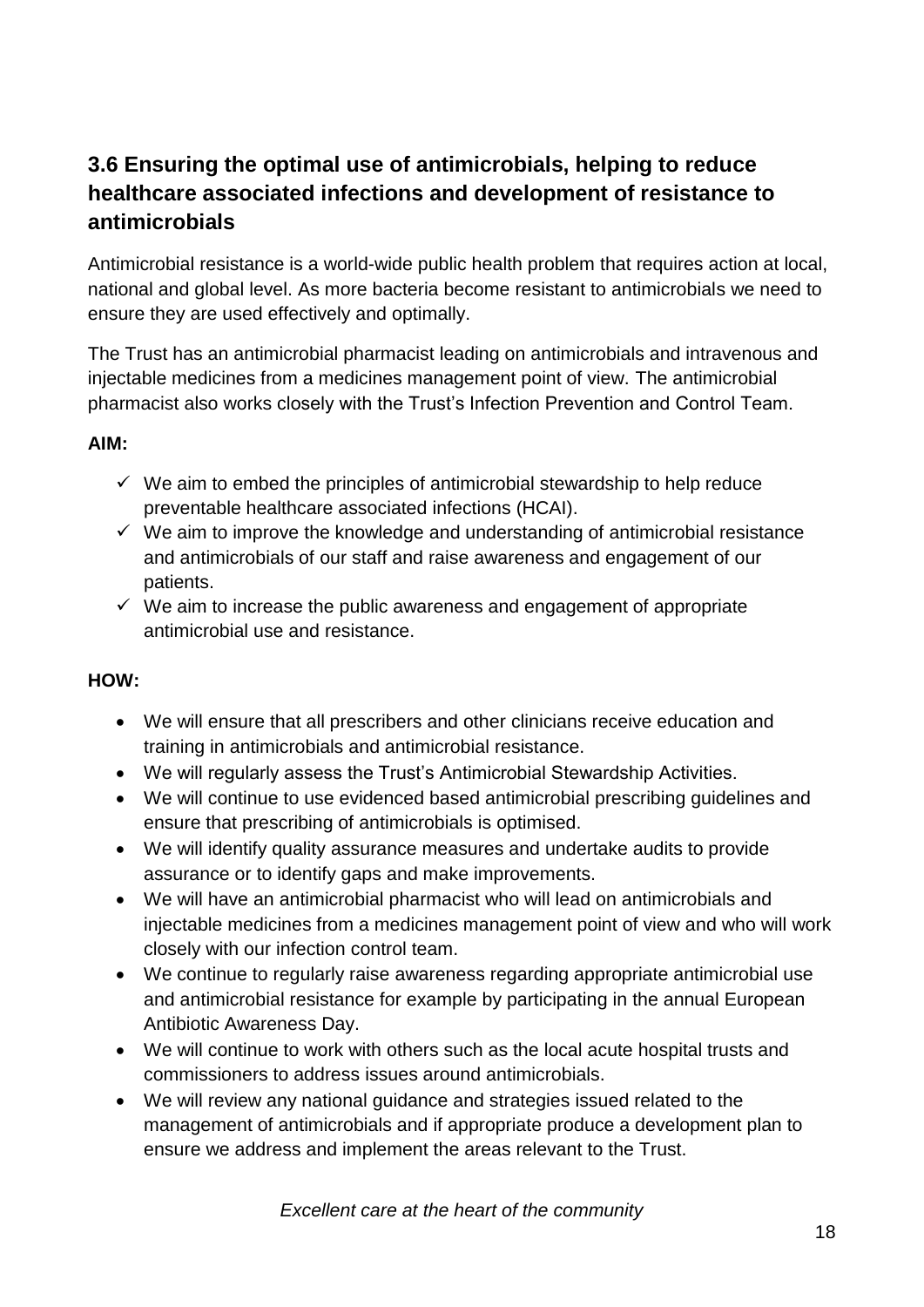- We will contribute to the national strategy of slowing down the development of antimicrobial resistance and ensure antimicrobials are used responsibly.
- We expect clinical pharmacists within the adult inpatient wards to always check and provide advice on antimicrobial prescribing in line with the relevant antimicrobial prescribing guidelines.

### **4 MEASUREMENT**

We want to measure how we make improvements. We know we need to be better at measuring what we do. We will start by measuring the following:

- Data collected from the adult inpatient units by pharmacy staff monitoring medicines reconciliation at admission.
- Medicines Safety Thermometer (modified) monthly data for all adult inpatient units shared with ward managers and matrons.
- Completion of the annual medicines management audit plan.
- Monitor progress made with annual medicines optimisation objectives.

In 2015/16 we will start to produce 3 monthly Medicines Optimisation Strategy progress reports which will be monitored by the Medicines Safety & Governance Group (MS&GG).

## **5 ACCOUNTABILITY**

The Chief Pharmacist has trust-wide responsibility for medicines optimisation and pharmaceutical services and reports to the Medical Director.

The Medical Director is the lead Director and Board member responsible for Medicines Optimisation and Pharmaceutical services.

The Trust has a Medicines Safety and Governance Group with strategic oversight for developing and approving the medicines policy and procedures. This group also provides oversight for medicines safety and monitoring of action plans related to antimicrobials. The MS&GG reports to the Trust-wide Clinical Governance Group which reports to the Quality Committee which is a sub-committee of the Trust Board.

### **6 IMPLEMENTATION PLAN**

We want to achieve our aims by using a step by step approach to continuous quality improvements.

We have produced a medicines optimisation strategy implementation plan which is a separate document to the strategy. This plan will help us to turn our Medicines Optimisation strategy into actions to deliver the aims. It is important that this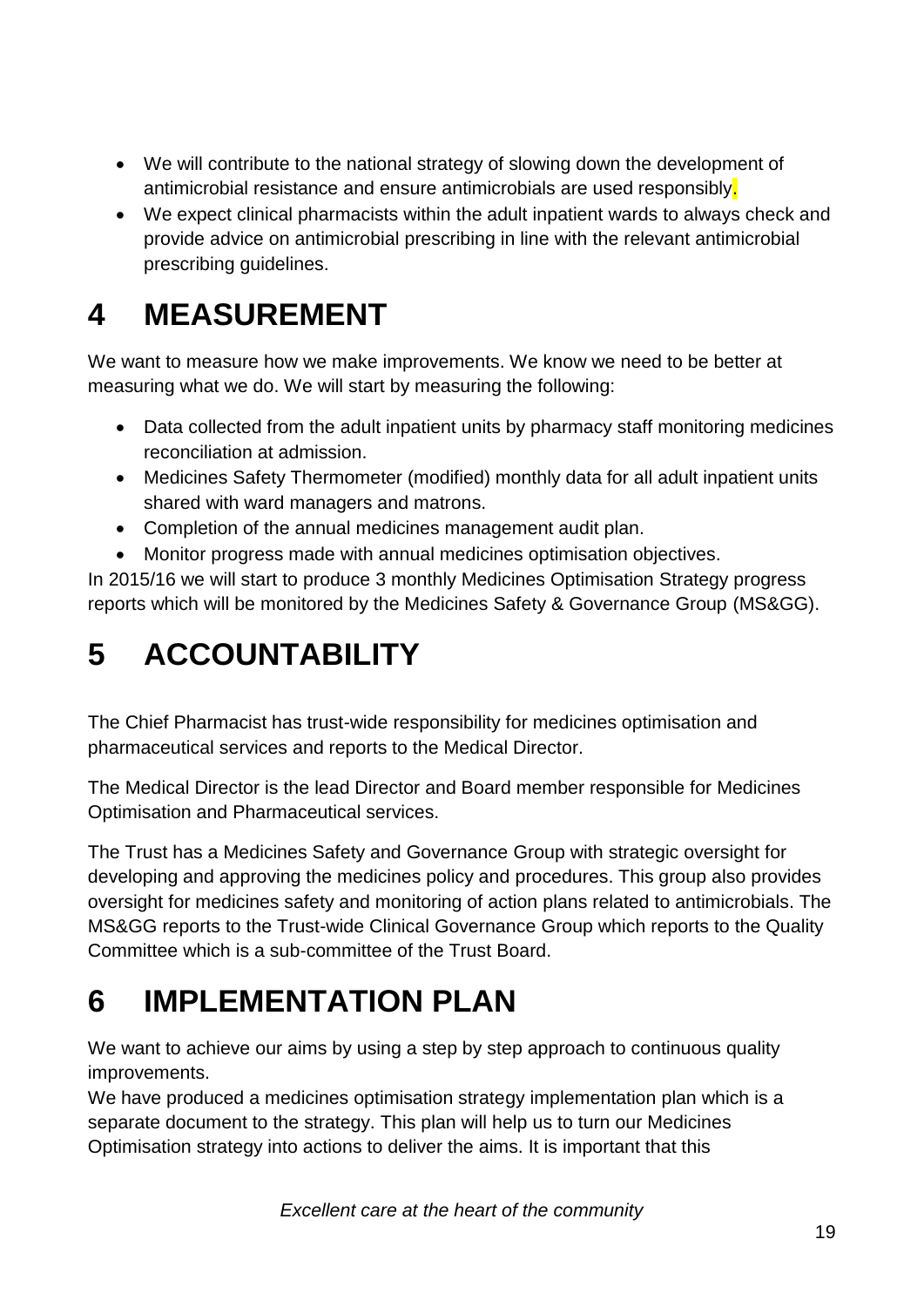implementation plan is not seen as something separate from our normal management processes.

We will therefore align our annual medicines optimisation business objectives with the Medicines Optimisation Strategy Implementation plan.

Since October 2010, the Trust has produced and reported progress on annual Medicines Optimisation Objectives. This process will continue to be used to deliver the aims in the strategy.

We will:

- Continue to produce annual medicines optimisation objectives based on our Medicines Optimisation Strategy and Implementation Plan. These annual medicines optimisation objectives are determined by our Chief Pharmacist in discussion with our Medical Director and shared with the Quality Committee (sub-committee of the Trust Board)
- Continue to measure performance against the annual medicines optimisation objectives, which are discussed on a regular basis between the Chief Pharmacist and the Medical Director.
- Ensure different aspects of our medicines optimisation objectives are included and reported in the Trust's Quality Account and Quality Improvement Plan.
- Ensure we review and develop our Medicines Optimisation Implementation Plan as part of the annual 'refresh' of our strategy.

The Medicines Optimisation Strategy can be accessed via the Sussex Community NHS Trust's web-site.

### **7 GLOSSARY**

| Antimicrobials                              | Antimicrobial is a general term that refers to a group of<br>drugs that includes antibiotics, antifungals, antiprotozoals,<br>and antivirals                                                                                                                                                                                                                            |
|---------------------------------------------|-------------------------------------------------------------------------------------------------------------------------------------------------------------------------------------------------------------------------------------------------------------------------------------------------------------------------------------------------------------------------|
| Antimicrobial Stewardship                   | This is a collective set of strategies to improve the<br>appropriateness and reduce the adverse effects of<br>antimicrobials including reducing the development of<br>resistance, reduce healthcare associated infections<br>and costs. It is promoting the selection of the optimal<br>antimicrobial regimen, dose, frequency, duration and<br>route of administration |
| Healthcare associated<br>infections (HCAI). | Healthcare-associated infections (HCAI) are<br>infections that are acquired as a result of health care                                                                                                                                                                                                                                                                  |
| <b>Medicines Management</b>                 | The entire way that medicines are selected,<br>procured, delivered, prescribed, administered and<br>reviewed to optimise the contribution that medicines<br>make to producing informed and desired outcomes<br>of patient care.                                                                                                                                         |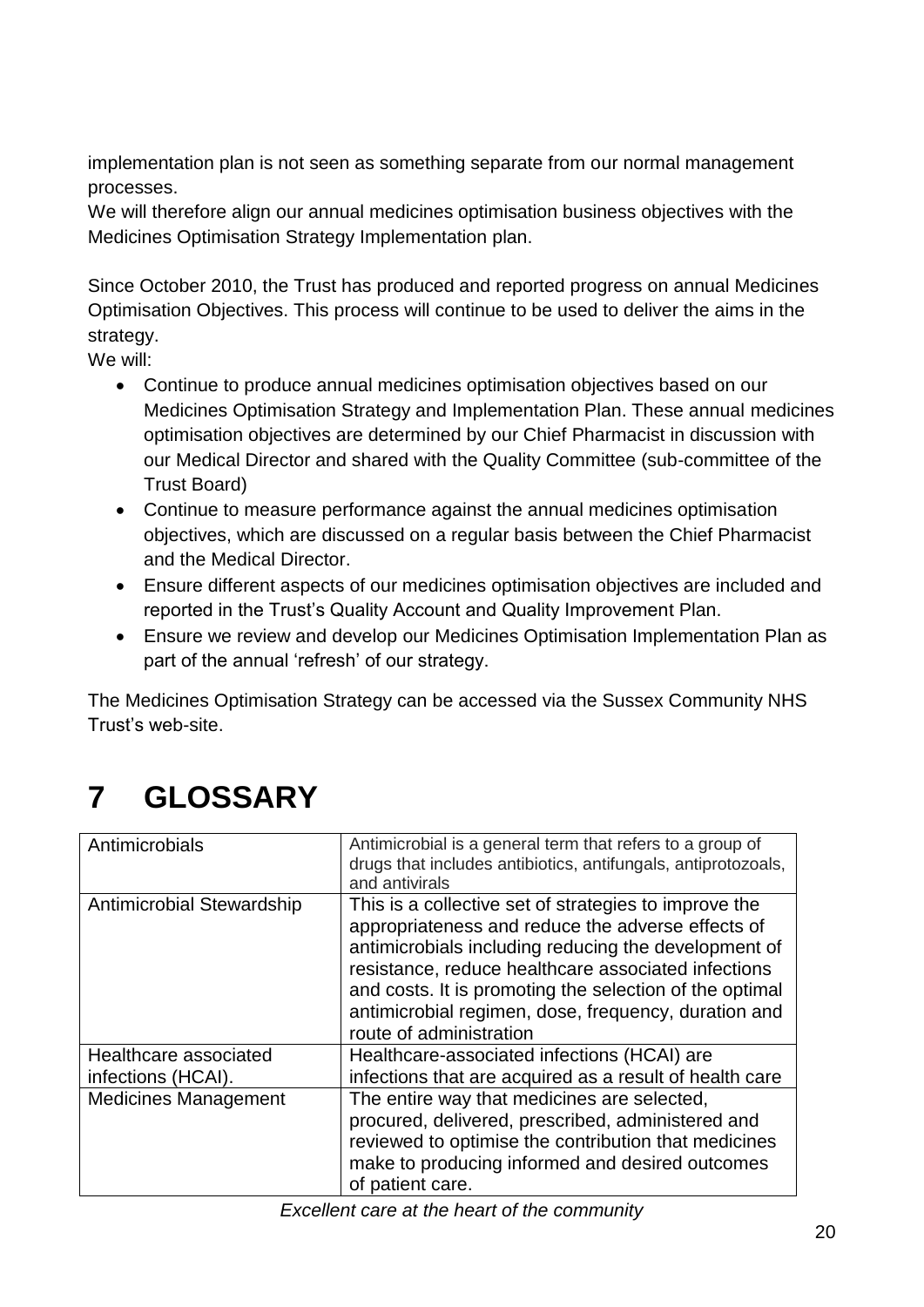| <b>Medicines Optimisation</b> | A person centred approach to safe and effective<br>medicines use, to ensure people obtain the best<br>possible outcomes from their medicines. Medicines<br>optimisation applies to people who may or may not<br>take their medicines effectively. Shared decision-<br>making is an essential part of evidence -based<br>medicine, seeking to use the best available evidence<br>to guide decisions about the care of the individual<br>patient, taking into account their needs, preferences<br>and values. |
|-------------------------------|-------------------------------------------------------------------------------------------------------------------------------------------------------------------------------------------------------------------------------------------------------------------------------------------------------------------------------------------------------------------------------------------------------------------------------------------------------------------------------------------------------------|
| 'Never Events'                | Never Events are serious, largely preventable patient<br>safety incidents that should not occur if the<br>preventable measures are effectively implemented.<br>Never Events are publically reportable                                                                                                                                                                                                                                                                                                       |
| Outcome                       | An outcome is where the result or impact of activities<br>or services leads to the desired change or benefit or<br>performance (e.g., an increase in patients<br>understanding of their medicines).<br>Outcomes can often be difficult to measure and are<br>often the result of multiple outputs.                                                                                                                                                                                                          |
| Output                        | An output is a direct measure that is often expressed<br>in a number or percentage based on activity (e.g.,<br>the number of inpatients who had their medicines<br>reconciled by pharmacy staff or how many medicines<br>optimisation objectives were completed in a year).                                                                                                                                                                                                                                 |
| Poly-pharmacy (appropriate)   | Prescribing for an individual for complex conditions<br>or multiple conditions in circumstances where<br>medicines use has been optimised and where the<br>medicines are prescribed according to best<br>evidence.                                                                                                                                                                                                                                                                                          |
| Poly-pharmacy (problematic)   | The prescribing of multiple medicines<br>inappropriately, or where the intended benefit of the<br>medicines are not realised.                                                                                                                                                                                                                                                                                                                                                                               |

### **8 REFERENCES**

- 1. Royal Pharmaceutical Society web-site. [http://www.rpharms.com/what-we-re-working](http://www.rpharms.com/what-we-re-working-on/medicines-optimisation.asp)[on/medicines-optimisation.asp](http://www.rpharms.com/what-we-re-working-on/medicines-optimisation.asp)
- 2. The NHS Constitution. The NHS belongs to us all. England. 26 March 2013.
- 3. National Institute for Health and Care Excellence (NICE), Medicines optimisation: the safe and effective use of medicines to enable the best possible outcome, March 2015.
- 4. Department of Health. Building a safer NHS for patients: Improving Medication Safety. 2004. (Archived).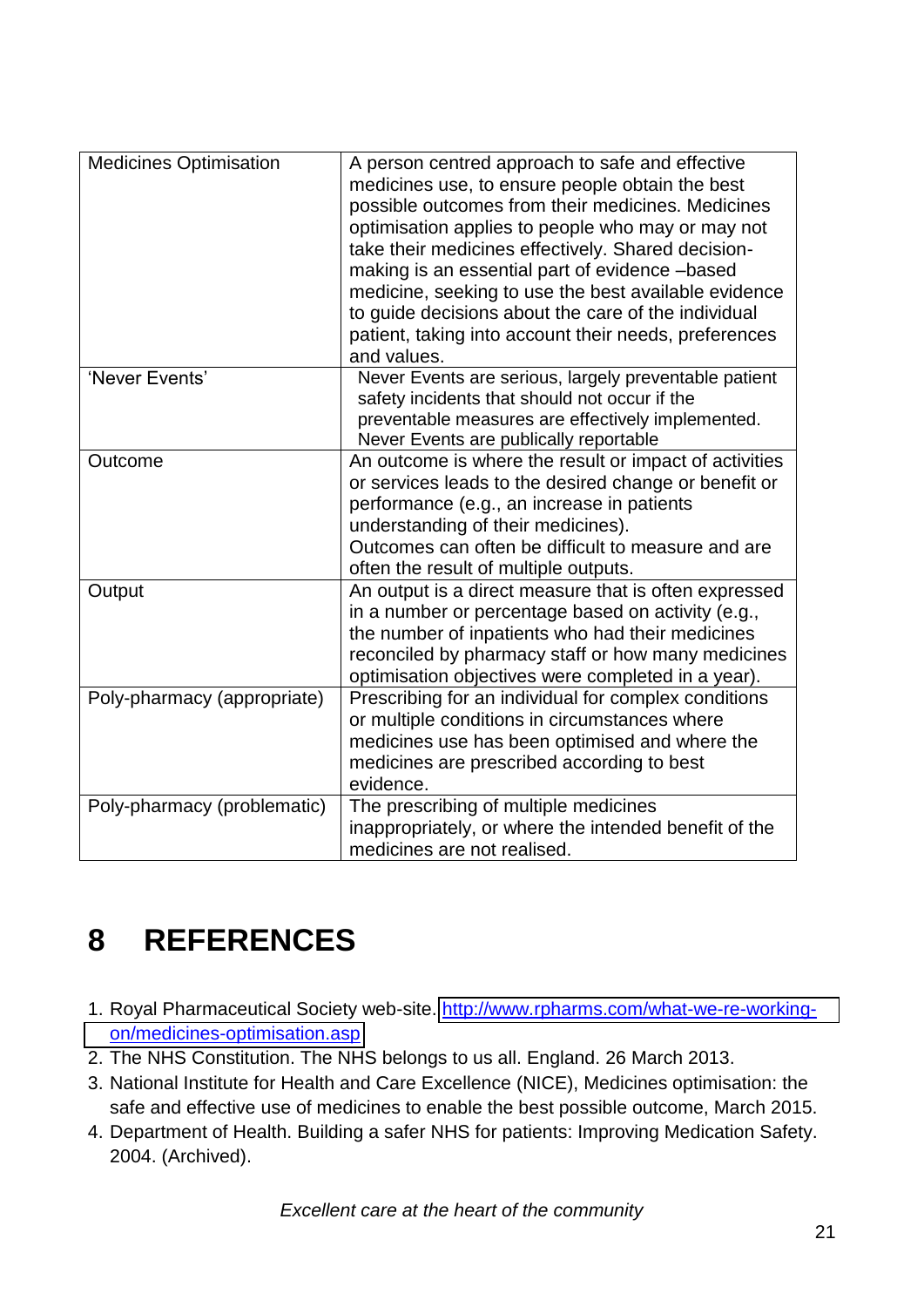[http://webarchive.nationalarchives.gov.uk/20130107105354/http://www.dh.gov.uk/prod\\_](http://webarchive.nationalarchives.gov.uk/20130107105354/http:/www.dh.gov.uk/prod_consum_dh/groups/dh_digitalassets/@dh/@en/documents/digitalasset/dh_4084961.pdf) [consum\\_dh/groups/dh\\_digitalassets/@dh/@en/documents/digitalasset/dh\\_4084961.pdf](http://webarchive.nationalarchives.gov.uk/20130107105354/http:/www.dh.gov.uk/prod_consum_dh/groups/dh_digitalassets/@dh/@en/documents/digitalasset/dh_4084961.pdf)

- 5. Frontier Economics Ltd, London. Exploring the costs of unsafe care in the NHS. (Commissioned by the Department of Health). 2014. [https://www.frontier](https://www.frontier-economics.com/documents/2014/10/exploring-the-costs-of-unsafe-care-in-the-nhs-frontier-report-2-2-2-2.pdf)[economics.com/documents/2014/10/exploring-the-costs-of-unsafe-care-in-the-nhs](https://www.frontier-economics.com/documents/2014/10/exploring-the-costs-of-unsafe-care-in-the-nhs-frontier-report-2-2-2-2.pdf)[frontier-report-2-2-2-2.pdf](https://www.frontier-economics.com/documents/2014/10/exploring-the-costs-of-unsafe-care-in-the-nhs-frontier-report-2-2-2-2.pdf)
- 6. Department of Health. NHS Outcome Framework 2015/2016 [https://www.gov.uk/government/uploads/system/uploads/attachment\\_data/file/385749/N](https://www.gov.uk/government/uploads/system/uploads/attachment_data/file/385749/NHS_Outcomes_Framework.pdf) HS Outcomes Framework.pdf

This strategy was also informed by several national documents including the following:

Care Quality Commission. Managing patients' medicines after discharge from hospital, 2009.

Department of Health. Equality and excellence: liberating the NHS. 2010. [https://www.gov.uk/government/uploads/system/uploads/attachment\\_data/file/213823/dh\\_](https://www.gov.uk/government/uploads/system/uploads/attachment_data/file/213823/dh_117794.pdf) [117794.pdf](https://www.gov.uk/government/uploads/system/uploads/attachment_data/file/213823/dh_117794.pdf)

National Institute for Health and Clinical Excellence. Medicines Adherence involving patients in decisions about prescribed medicines and supporting adherence. NICE Clinical Guidance 76. 2009.

NHS England. Five Year Forward View. October 2014. [https://www.england.nhs.uk/wp](https://www.england.nhs.uk/wp-content/uploads/2014/10/5yfv-web.pdf)[content/uploads/2014/10/5yfv-web.pdf](https://www.england.nhs.uk/wp-content/uploads/2014/10/5yfv-web.pdf)

Royal Pharmaceutical Society, Professional Standards for Hospital Pharmacy Services, Optimising Patient Outcomes from Medicines, Version 2, July 2014

Royal Pharmaceutical Society, Medicines Optimisation: Helping patients to make the most of medicines, May 2013

Royal Pharmaceutical Society. Keeping patients safe when they transfer between providers – getting the medicines right. July 2011